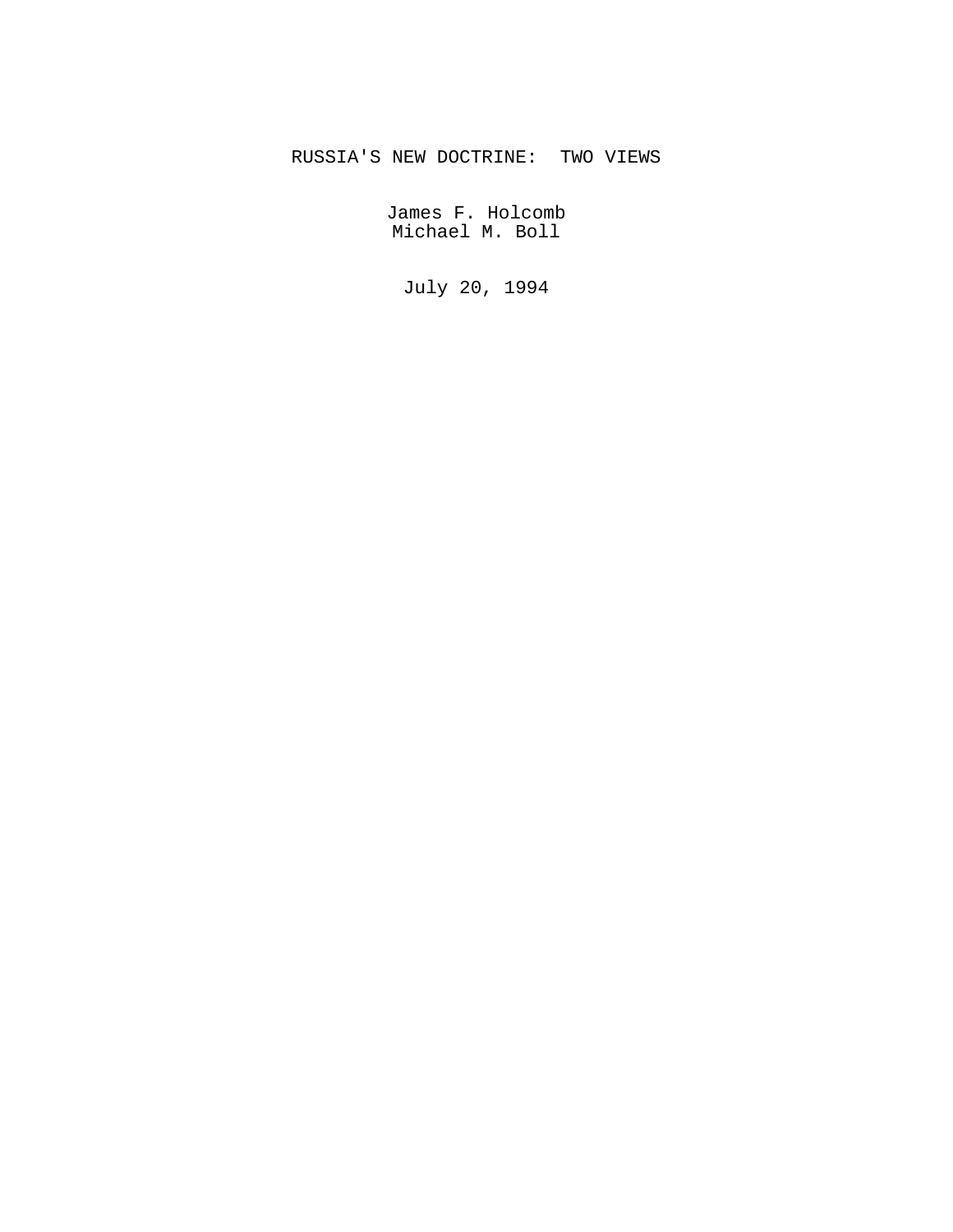The views expressed in this report are those of the authors and do not necessarily reflect the official policy or position of the Department of the Army, the Department of Defense, or the U.S. Government. This report is cleared for public release; distribution is unlimited.

#### \*\*\*\*\*\*\*

Comments pertaining to this report are invited and should be forwarded to: Director, Strategic Studies Institute, U.S. Army War College, Carlisle Barracks, PA 17013-5050. Comments also may be conveyed directly to the Director of Research by calling commercial (717) 245-3234 or DSN 242-3234.

#### \*\*\*\*\*\*\*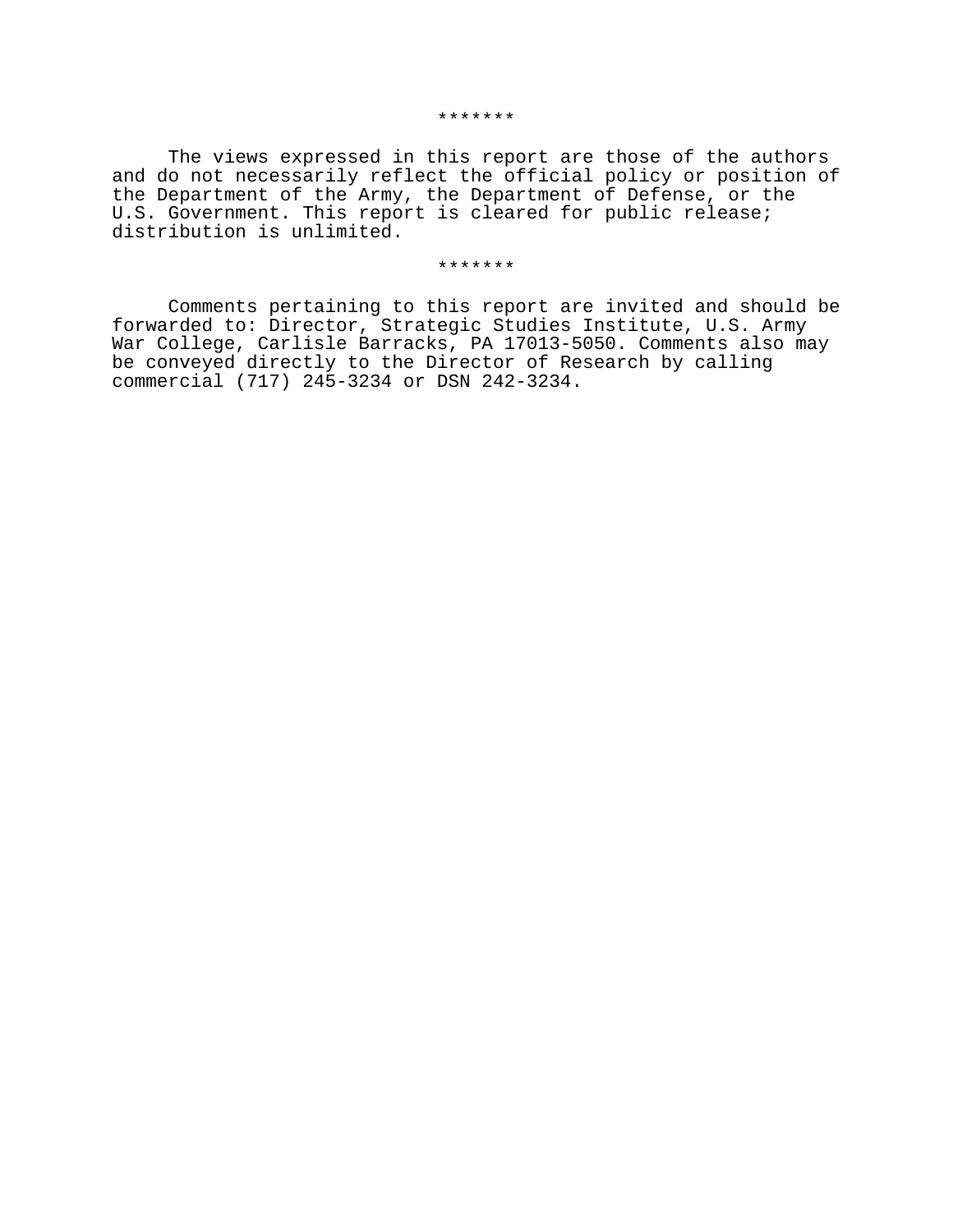#### **FOREWORD**

The future direction of Russian security and defense policies is a fundamental issue in contemporary world politics. Future Russian policies will have a major impact on all nuclear issues; on bilateral relations with the United States; and on European, Middle Eastern, Central Asian, and Far Eastern security. One primary indicator of the direction of Russian policies is the new Defense Doctrine published in November 1993. This document has aroused much controversy and diverging assessments as to its significance. However, since it encompasses all the major issues in Russia's security and defense agenda, it is a major statment that is crucial to any understanding of Russian trends and policies.

Because of the controversy over Russian doctrine, the Strategic Studies Institute, as part of its ongoing coverage of Russian defense and security policies, presents here two very different assessments of that doctrine to contribute to the debate over its meaning. The Institute is not offering an official interpretation of the new doctrine. While both authors work for the Defense Department, they differ in their assessments and are expressing only their personal opinions, not those of any government agency. We hope that our audience will find these presentations stimulating and thought provoking.

> JOHN W. MOUNTCASTLE Colonel, U.S. Army Director, Strategic Studies Institute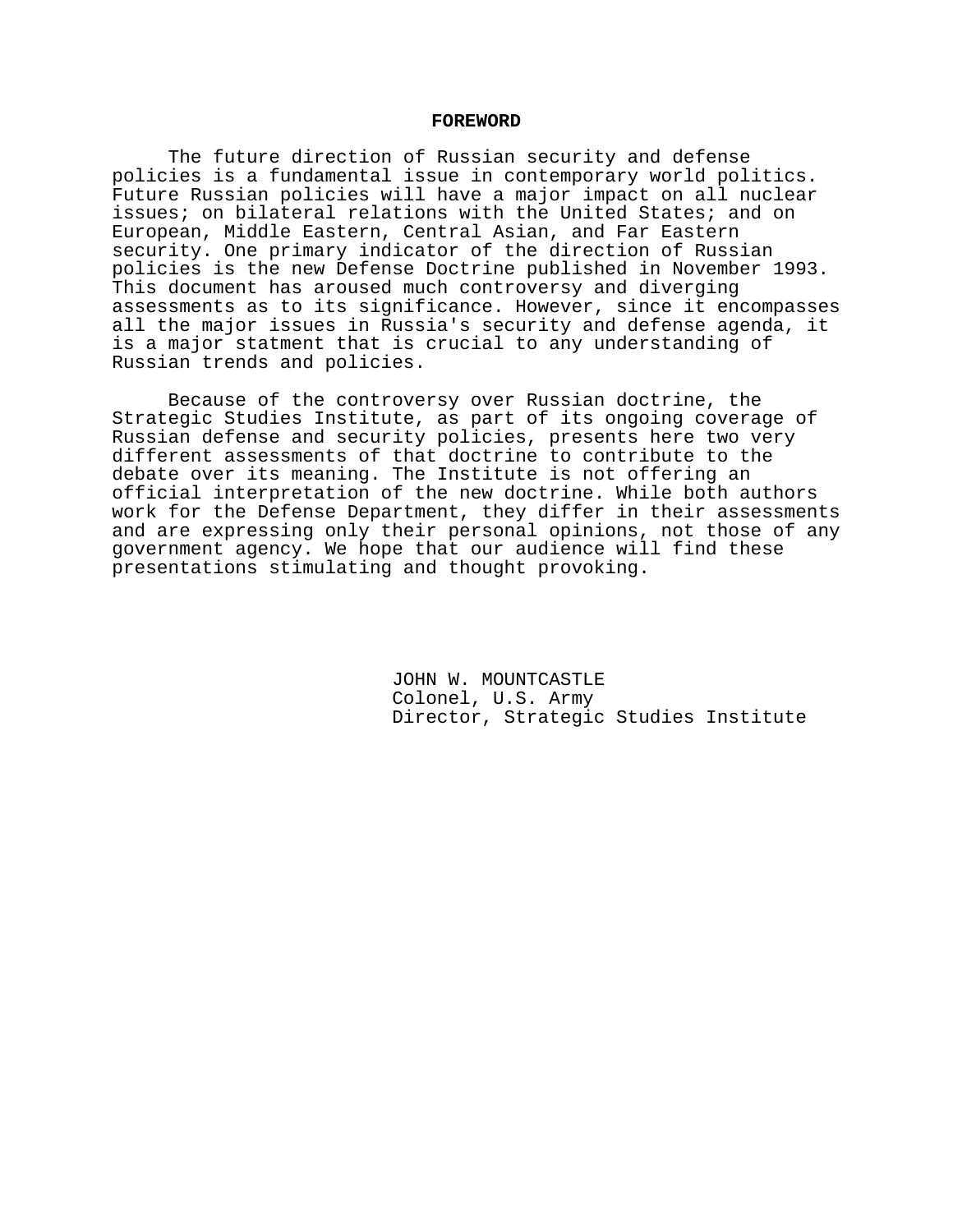# **BIOGRAPHICAL SKETCHES OF THE AUTHORS**

JAMES F. HOLCOMB is Chief, Central and East European Defense Studies at SHAPE. In previous assignments he served in the Infantry, Airborne, Special Forces, and as a Russian/East European Foreign Area Officer. Lieutenant Colonel Holcomb is the author of numerous articles appearing in Military Review, International Defense Review, and Jane's Intelligence Review.

MICHAEL M. BOLL is Visiting Professor of International Security Affairs at the Air War College, Maxwell AFB, Alabama. He has been an analyst for Radio Free Europe in Munich, Germany, a Foreign Service Officer for the U.S. Information Agency, and a member of the Policy Planning Staff in the Office of the Deputy Under Secretary of Defense. He has published four books and numerous articles on Soviet, Russian and East European affairs. Dr. Boll is Professor of History at San Jose State University.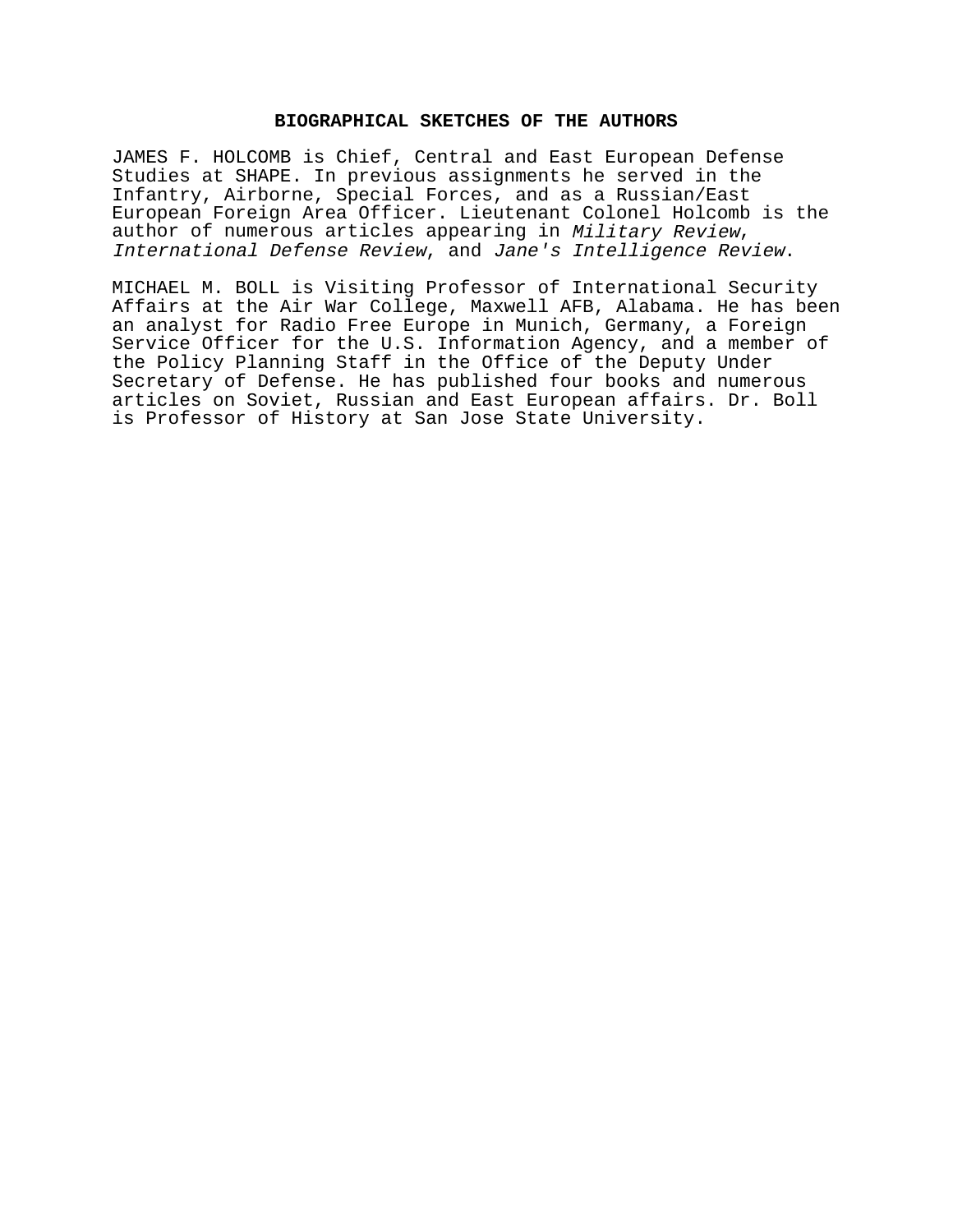#### **SUMMARY**

In the past decade, Soviet/Russian military doctrine has experienced startling changes both in content and in the role such doctrine will play in protecting the vital interests of the state. This report focuses upon efforts during and after the Gorbachev era to establish clear national security priorities and to enumerate the ways in which military doctrine might ensure protection of the Russian national interest.

Since 1987, when the Soviet Union switched to an ostensibly defensive military doctrine, the nature of this doctrine has been a contentious issue in both Soviet/Russian policies and Western perceptions of these policies. This controversy has persisted. The most recent iteration of Russia's defense doctrine was published, with President Yeltsin's signature, in November 1993. It immediately aroused controversy in the West as being a restatement of old Soviet themes, a document for an imperial conception of defense policy, an enshrinement of military superiority over civilians in defense policy, and so forth. On the other hand, a rival current of opinion argued for its novelty and recognition of new, more realistic positions on a broad range of policy issues. As this debate continues, the Strategic Studies Institute presents two independent and differing assessments of the published doctrine.

LTC Holcomb's assessment sees in this document a conservative, even traditional approach that does not, in many cases, offer radical departures from previous policies and perspectives. The concept of doctrine is, he claims, no different than what preceded it, and the habit of worst case planning that characterized Soviet policy is also displayed here. Thus the overall perspective is shaped by an outlook that is skeptical of the West and on guard for military dangers, if not threats.

Dr. Boll, on the other hand, argues that while disagreements may flourish among Russian analysts in the West as to the relative offensive and defensive aspects of both the new doctrine and its 1992 draft predecessor that was not formally approved, there is no question that both documents are firmly integrated with the overall Russian notion of identified national interests and preferred means for their protection. Accordingly, he contends that, for the first time, modern Russian military doctrine responds to a purely national concept of self-interest and threat assessment that is not ideological in nature. Therefore, Russia now has a truly national doctrine that is set out before the world for consideration. The changes in the content of Russian military doctrine are historic in nature. But the alteration in the form of doctrine is truly revolutionary!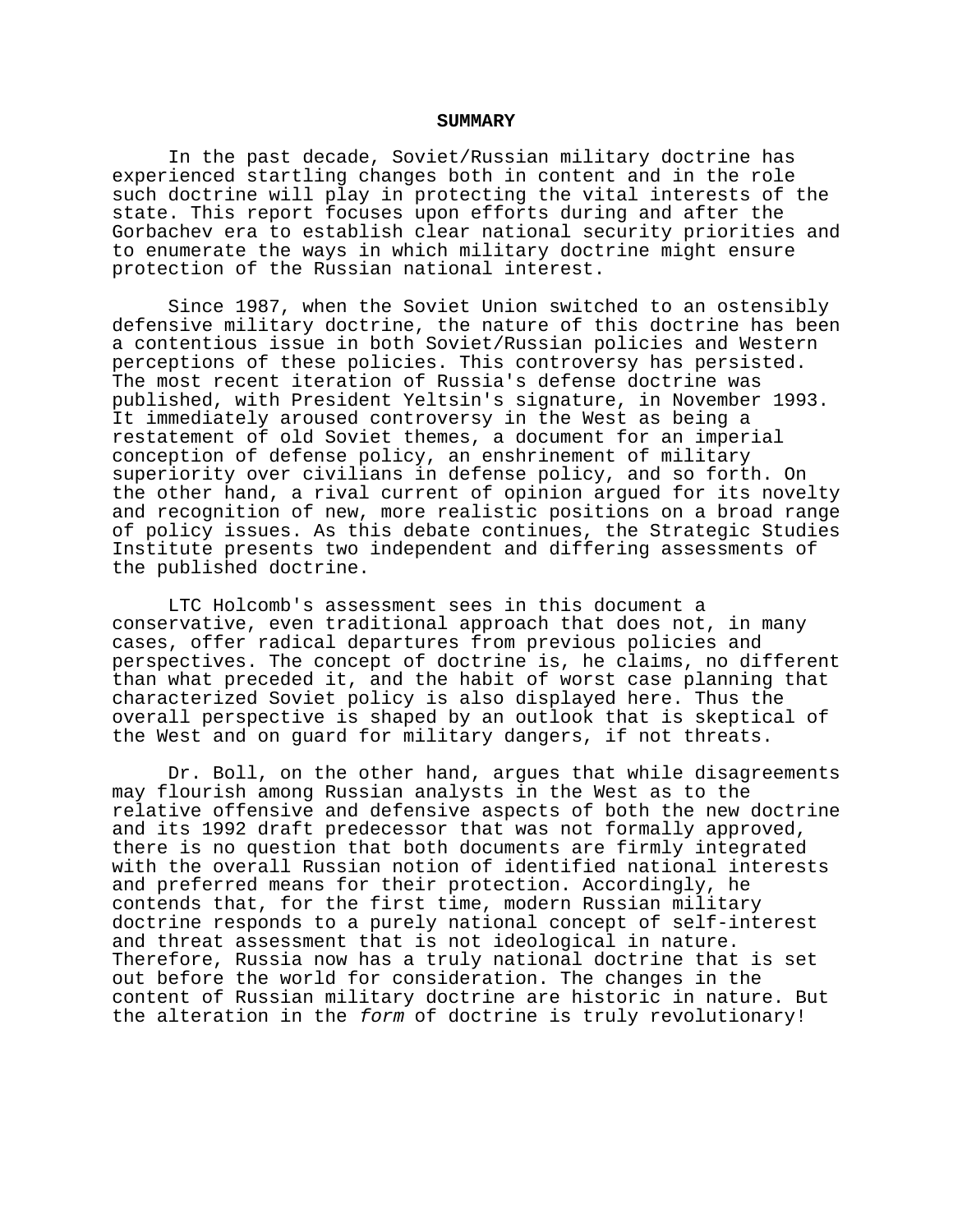# **THE IMPLICATIONS OF RUSSIA'S MILITARY DOCTRINE**

James F. Holcomb

# **Introduction**.

On November 2, 1993, the Russian Security Council and President Yeltsin finally approved the draft "Provisions of the Military Doctrine of the Russian Federation."<sup>1</sup> This long-awaited development deserves examination to determine the implications of its adoption for Russia, its neighbors and the West. Several characteristics make this document unique. First, the need for a military doctrine can be found embedded deep in the Soviet military-scientific psyche. The definition of Military Doctrine itself derives directly from the Soviet era. In the accepted draft, Military Doctrine is defined as:

A system of views officially adopted by the state on the prevention of wars and armed conflicts, on military organizational development, on the country's defense preparation, on the organization of countermeasures to threats to the state's military security, and on the utilization of the Russian Federation Armed Forces and other troops for the defense of the Russian Federation's vitally important interests.

Virtually nothing distinguishes this definition from its Soviet predecessors with one exception; that is the addition of "other troops" in the defense of Russian interests. This is a reference to internal and border troops and serves to satisfy a practical detail.

Second, the timing of the release of the doctrine lends credence to suspicions that this was one of Yeltsin's "payoffs" to the military for their "support" during the crisis in October. Indeed, a first draft Military Doctrine was published in May 1992 and was "under discussion" since that time. General Staff officers repeatedly expressed their frustration that they could not get the doctrine approved by the government due to the political turmoil in Moscow. It is interesting, then, that the first agenda item at the first Security Council meeting on October 6, after the crushing of the Parliamentary rebellion was the Military Doctrine. It also was apparently hastily done. The approved doctrine is substantially different from the May 1992 draft and there was probably little input from ministries or agencies outside of the Ministry of Defense.

Third, as the Minister of Defense, General Grachev, and others point out, it is the first time that an approved Military Doctrine has been laid down in written form. The impetus for this began in the late 1980s with the announcement of the "defensive" Warsaw Pact Military Doctrine. Originally ideologically motivated with important propaganda objectives, this impetus led to the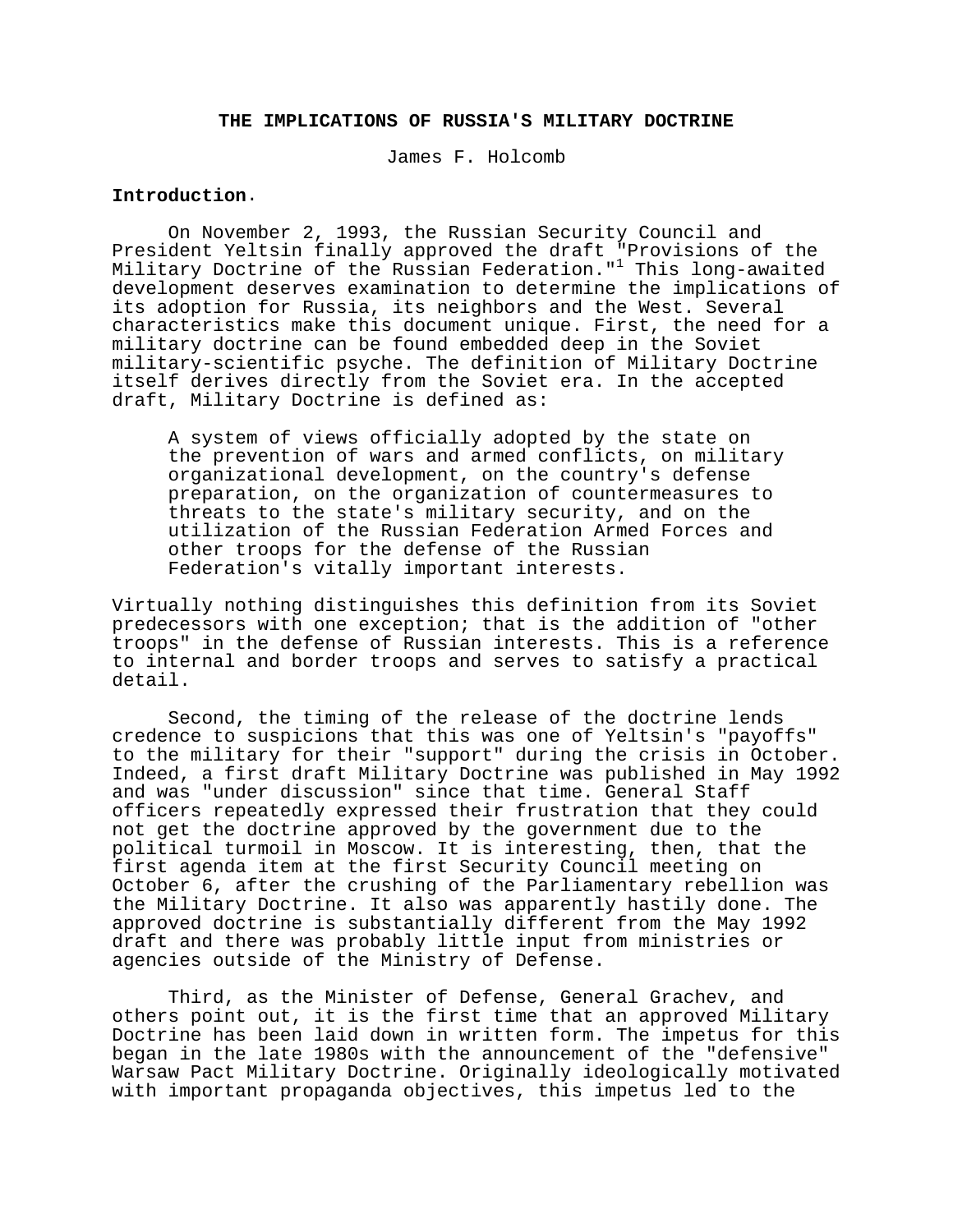publication in November 1990 of a draft Soviet Military Doctrine. Although never officially accepted, the precedent was set. However, the publication of the current "provisions" has different objectives and target audiences. First, it is intended to provide a compass bearing for the Russian Armed Forces, currently undergoing tremendous disruption. It is also intended to make clear to the West and the former Soviet republics what Russia considers in its interests in the "near abroad" (former republics) and the prerogatives it feels it enjoys in that regard; in short a prescription for military activities in its own sphere of influence. Finally, it serves as a warning to groups within Russia hostile to the Yeltsin regime or the Federation that the military is now prepared and capable of performing an internal role.

A final point concerning the document is that it makes clear that the Military Doctrine is an inherent part of an overall Russian Security Concept and is applicable for the "transitional period." This provides some built-in flexibility in dealing with internal and external security challenges as they arise. It is important to note that the "transitional period" is not described either in character or duration. According to General Manilov, deputy secretary of the Security Council, this was done intentionally so that "the `theses' can be adjusted to possible changes in the political, military and economic situation as well as the international situation."

There has been substantial analysis already of the content of the provisions of the Military Doctrine itself. My intention is to concentrate on the implications of some of the most important tenets as they apply to internal and external Russian policy.

# **Russian Citizens Abroad**.

The provisions make it clear that the issue of Russian citizens abroad is still at the forefront of Russian foreign policy. The doctrine states that among the sources of external military danger to the Russian Federation is included "the suppression of the rights, freedoms and legitimate interests of citizens of the Russian Federation in foreign states." However, this is not a new provision. It was included in the May 1992 draft as well and in even stronger language:

The violation of the rights of Russian citizens and those ethnically and culturally identified with Russia in the former republics of the USSR could be a serious source of conflict.

The implication of this, however, remains the same. It provides justification for the introduction of Russian forces into newly sovereign states if perceived "suppression" of Russian minorities occurs. Such a provision must be alarming to Latvia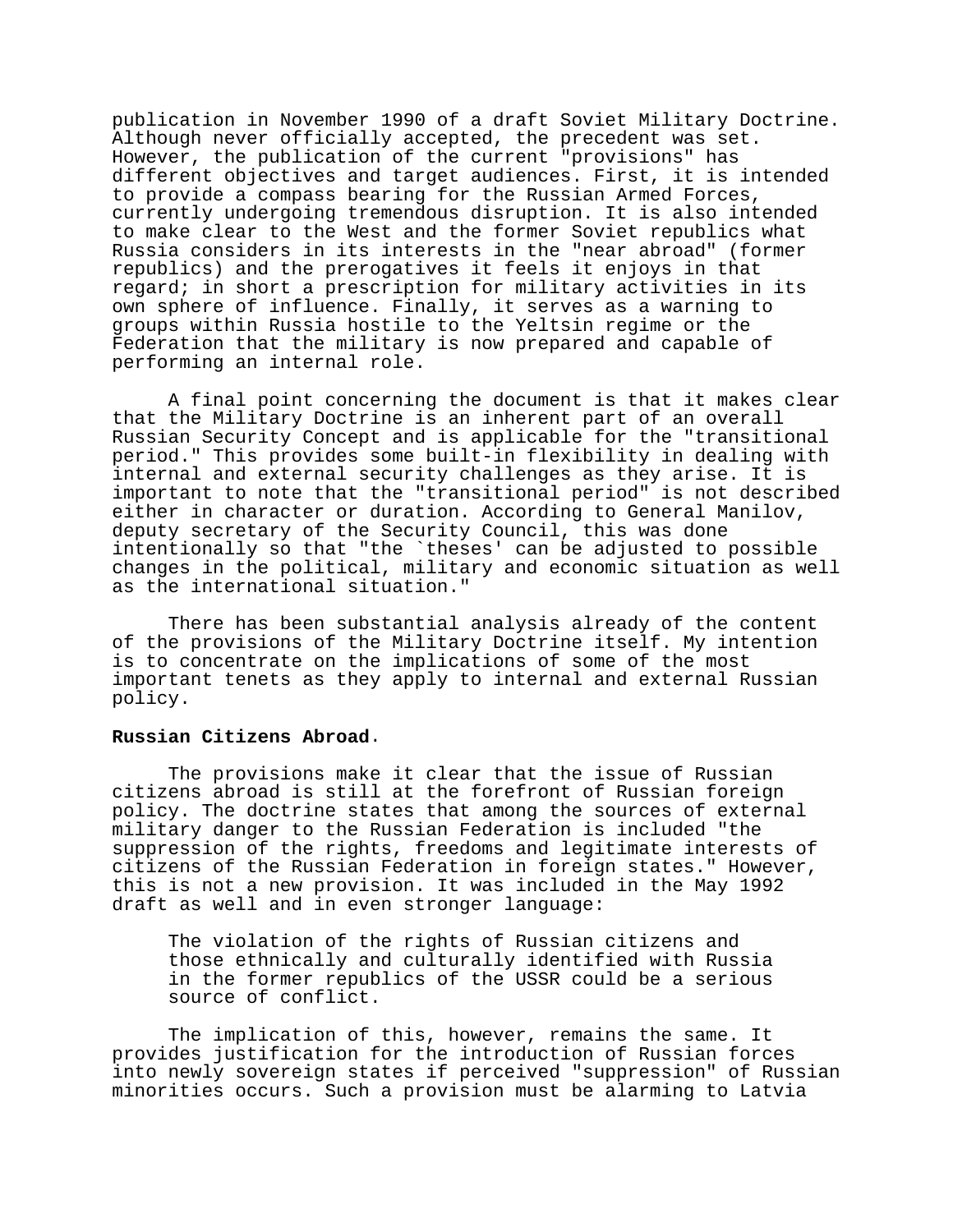and Estonia, both with large Russian minorities and currently involved in difficult negotiations on the withdrawal of Russian forces. It can be no less alarming to Moldova which already has Russian forces on its territory in the Transdniester region which has a large Russian minority. Parenthetically, such a provision could also be used as a pretext for retaining or establishing a strategic presence in the near abroad in support of Russian imperial pretensions. This has special implications for other former republics as well, notably in the Transcaucasus, Ukraine and Central Asia.

## **Direct Military Threats**.

Although the possibility of world war has been reduced, the doctrine acknowledges that it is still possible. Such a development could occur as result of the expansion of "local wars and armed conflicts" especially if an external power is involved. This is a traditional General Staff assessment and mirrors the 1992 draft doctrine.

External threats to the Russian Federation grow out of potential military dangers. Two are significant for consideration. First, the doctrine defines as a potential military threat "the buildup of groupings of troops (forces) on the borders of the Russian Federation sufficient to disrupt the prevailing correlation of forces." This reflects a traditional General Staff capabilities-based methodology for determining potential military threats. The result of using such a methodology is a consistent tendency toward the worst case with little political (or other) consideration. That this should appear in the political section of the doctrine implies that the General Staff's correlation of forces methodology could be the basis of a political assessment of a potential military threat. This in turn nurtures traditional Soviet and Russian overestimation of potential threats based purely on military capabilities and the suspicion and distrust that would derive from such a process. Recently, for example, military sources leveled serious complaints about NATO's harmonization process whereby old Turkish equipment is replaced with more modern equipment cut from West European inventories under CFE.

Along the same lines, "the introduction of foreign troops in the territory of neighboring states" also constitutes a direct military threat to the Russian Federation. This is a carry-over from the 1992 draft, as well, with an important exception: Peacekeeping forces deployed under the auspices of the U.N. Security Council or a regional organ of collective security with the agreement of the Russian Federation (emphasis mine). This constitutes a Russian veto on collective peacekeeping operations in states bordering the Russian Federation and by extension arrogates that role to Russia itself. It also technically precludes stationing of nonindigenous NATO forces in any future new member state sharing a border with Russia. This again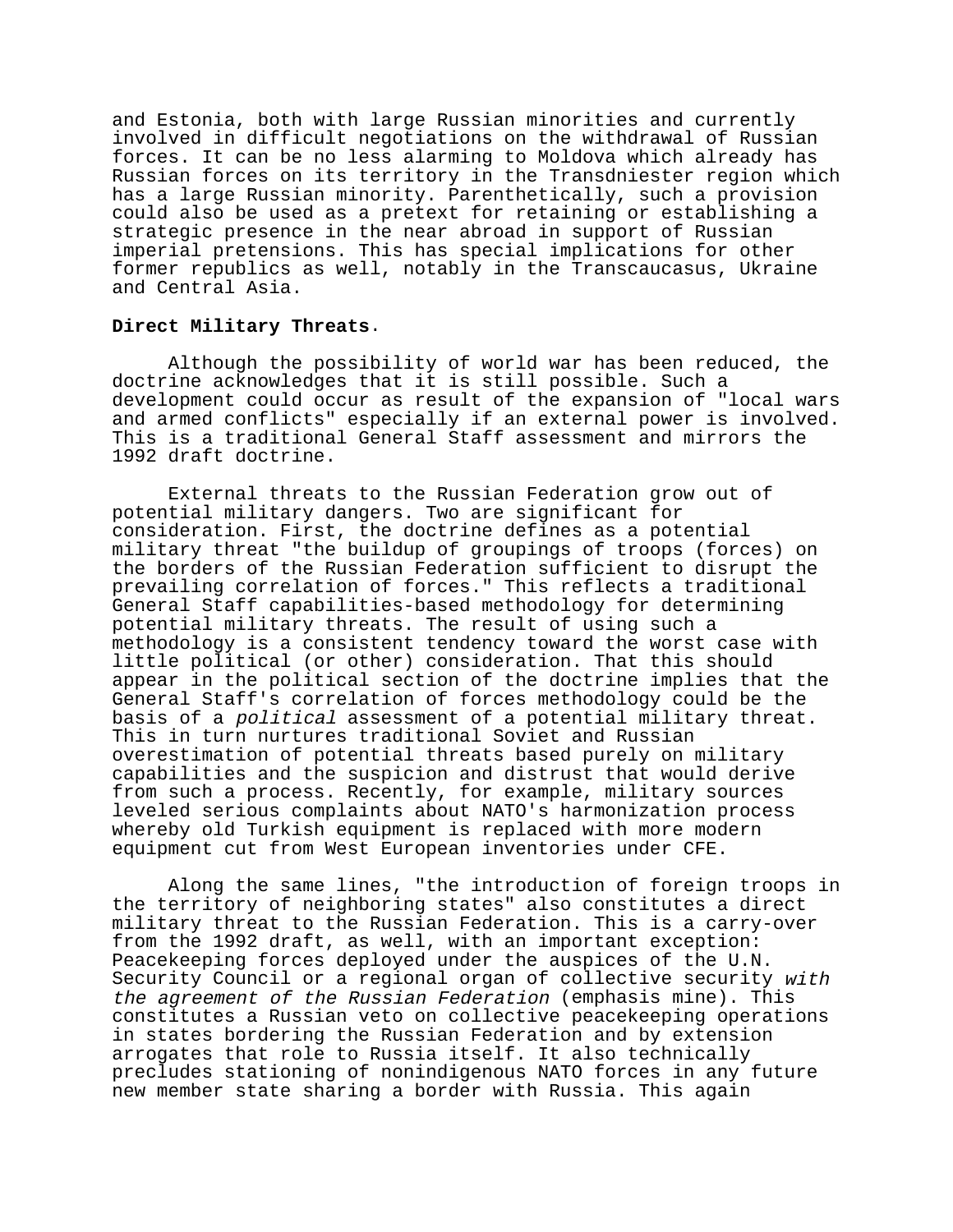reflects the vulnerability currently felt by the General Staff and the perceived requirement to maintain a security buffer zone around the periphery of Russia.

# **Nuclear Issues**.

Initial Western reports on the Military Doctrine reacted with alarm to the dramatic reversal of the traditional Soviet "no first use" policy. What the doctrine reflects in reality is acknowledgement by the Russian military of what was always true, that the primary role of nuclear weapons is deterrence. Contributing to this point is the increased vulnerability Russian military thinkers feel as a result of the collapse of the Soviet Union and the dismal state of Russian conventional forces. Added to that is uncertainty over Ukrainian motives and intentions with regard to the weapons located on their territory. It also serves as a marker to China and other potential nuclear states in the Far East.

Strangely enough, even though the General Staff recognizes the deterrent role of nuclear weapons, they (in the doctrine) still advocate the ultimate reduction of nuclear weapons to zero, a long-held Soviet position. This rejects, at least in principle, any form of appreciation for "minimal deterrence," that is, a dramatically lower level that still is sufficient for deterrence purposes.

Implicit in this is the provision for the use of nuclear weapons in response to a conventional attack on strategic systems. This is a carry-over as well from the 1992 draft and clear recognition of the threat of highly accurate long range conventional weapons, a lesson taken from the Gulf War.

Within the doctrine there also is a thinly veiled warning to Ukraine concerning the systems on its territory. Included among the "direct military threats" to Russia are

actions of other countries which hinder the functioning of Russian systems for the support of the strategic nuclear forces and of state and military command and control of, above all, their space component.

The doctrine therefore legitimizes the use of military force in response to a perceived attempt by an inheritor state to actually gain control over nuclear systems. This is an implicit warning to Ukraine to desist from attempting to gain operational control over strategic systems still located there.

# **Internal Use of Armed Forces**.

In a major departure from the 1992 draft doctrine and previous public statements by the military leadership, the armed forces now have an expanded role for internal use within Russia.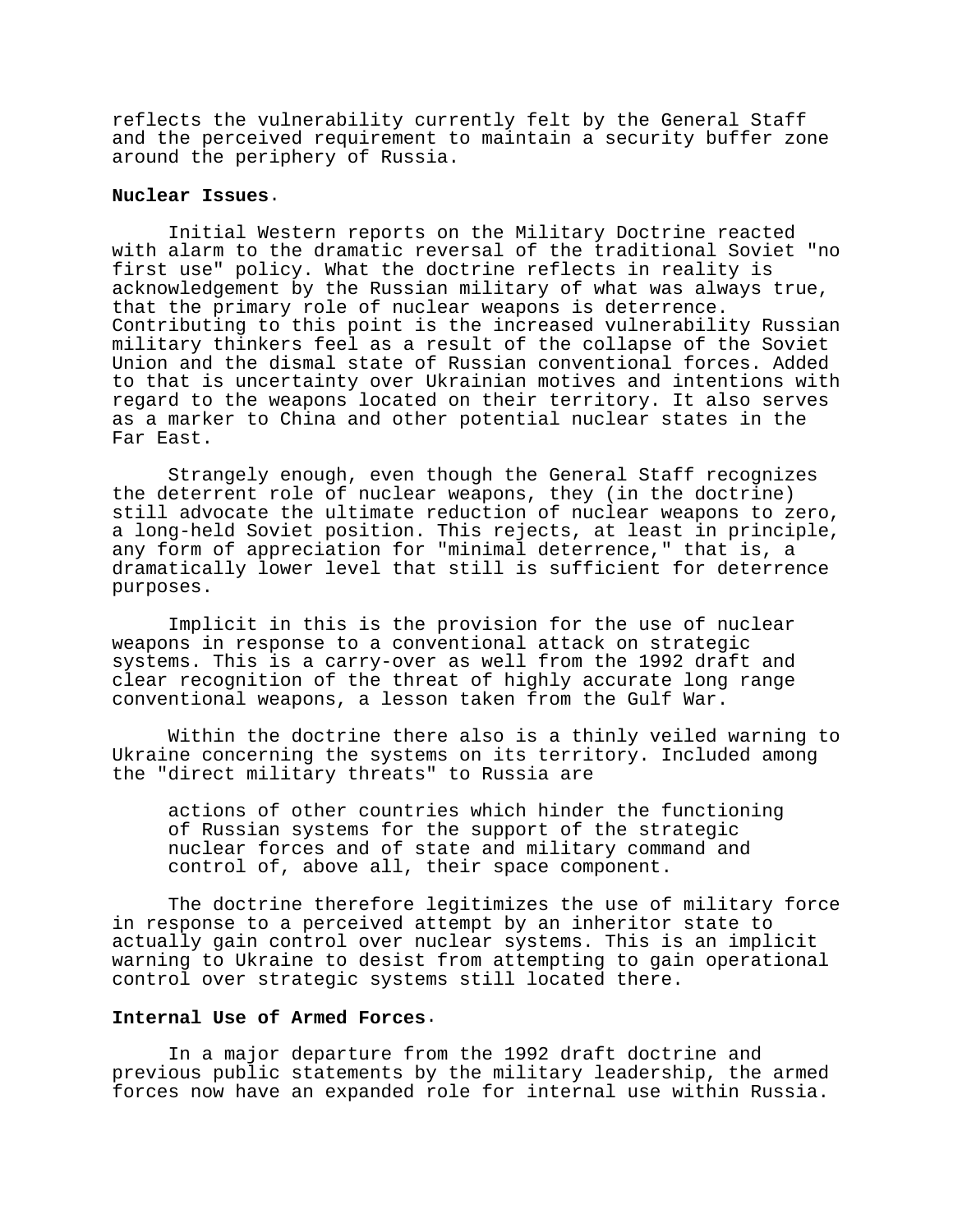This is an obvious justification for the employment of the armed forces against the Parliament in October and a thinly veiled warning to other groups that could possibly oppose Yeltsin and his regime. In fact, the draft doctrine, in contrast to its predecessor, actually breaks "military threats to Russia" into external and internal categories. The definition of potential threats is wide ranging:

Illegal activity by nationalist, separatist, or other organizations which is aimed at destabilizing the situation in the Russian Federation or violating its territorial integrity and which is carried out using armed violence; attempts to overthrow the constitutional system by force or to disrupt the functioning of organs of state power and administration.

In addition, organized crime, contraband activity and narcotics trafficking fall into this category. Identified as a "considerable danger" are "internal armed conflicts which threaten the vitally important interests of the Russian Federation and may be used as an excuse for other states' intervention in its internal affairs." The Russian Armed Forces are explicitly charged with assisting the internal affairs organs and troops in localizing and suppressing outbreaks of internal unrest and in efforts against organized crime, smuggling and narcotics. In addition, they can be used to reinforce the Border Guards (as in Tadzhikistan) in securing the state border. This is a much wider role for the armed forces than previously acknowledged; it remains to be seen what kind of constitutional mechanism (if any) will be employed to govern such internal use.

### **Force Structure**.

The argument over future Russian force structure has apparently been resolved in Grachev's favor. His concept of large, rapidly deployable mobile forces based on an airborne forces model initially met resistance within the military establishment, notably the General Staff and the ground forces which wanted to build on the former Soviet infrastructure and unit basis. The doctrine now codifies the development of mobile forces as a seperate category within the Russian Armed Forces. This will mark a fundamental shift from the traditional Soviet model of a large number of cadre units filled with mobilizable reserves to a smaller force with fewer divisions at higher readiness.

There is no fundamental change to the system of manning the armed forces which combines conscription with voluntary contract service. Currently about 15 percent of the armed forces are contracted servicemen with a target of 50 percent to be reached by 2000. The concept of extraterritorial stationing of conscripts also remains. Retention of the conscription system recognizes two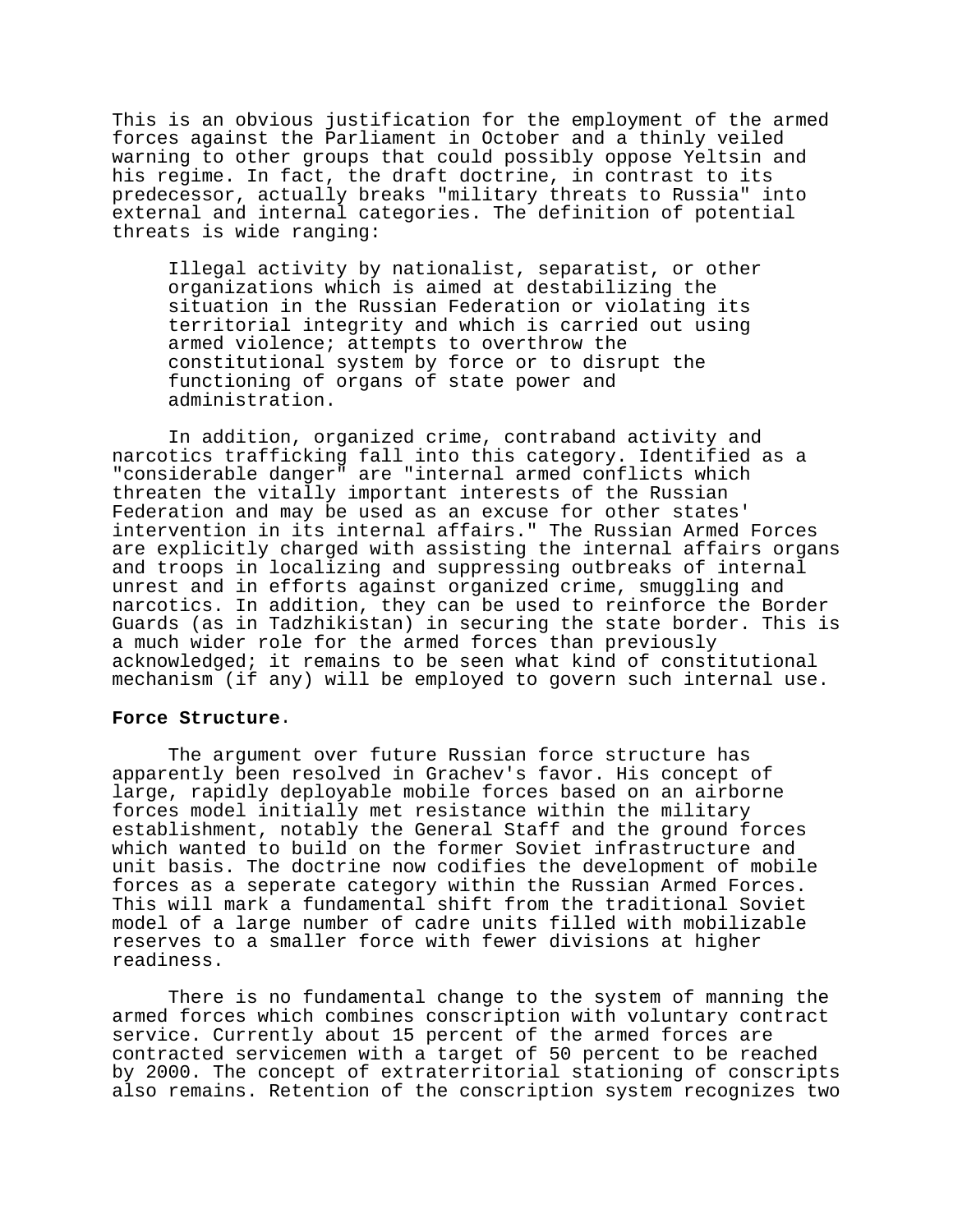factors: first, the need to maintain a mobilizable reserve, and, second, simple costs. What has changed is the anticipated end strength of the armed forces. The former Supreme Soviet codified in the Law on Defense a manning level approximating 1 percent of the population. It also expanded the number of categories of allowable draft deferrals; this put extreme pressure on the manning system resulting in tremendous shortfalls. The legislated endstrength objective was to be 1.5 million by the year 2000. Due to the conscription shortfall, General Grachev stated they would not even be able to make that and 1 million was closer to the truth. Since publication of the provisions, General Grachev and others have revised those figures upward to 1.9 million. Some of that may reflect the reduction in deferral categories after the events of October and anticipation that the conscription system can be fixed; more likely, it was a compromise with those in the General Staff who want larger standing peacetime forces and a larger trained mobilizable reserve. In any event, acquiring funding to maintain the larger aggregate contract manning will be difficult; General Grachev has recently complained that the Duma is only prepared to provide 47 percent of the defense funding requested for 1994. This certainly makes rapid professionalization problematic. Overall, however, it appears that the Russian Armed Forces are intended to be smaller, more mobile and maintained at higher readiness.

### **Future War Concepts**.

The 1992 draft doctrine went into considerable detail on the characteristics of future war. Much of that was influenced heavily by Russian military perceptions of the coalition success in the Gulf War and their own military scientific analysis. That analysis did not carry over into the new doctrine. What does appear, however, is the militarily correct and obvious statement that

the forms, methods and means of conducting combat operations which best accord with the prevailing situation and ensure that the initiative is seized and the aggressor is defeated must be chosen.

This has put the old debate over defensive/counteroffensive operations to bed. Russian forces must be capable of both offensive and defensive operations in all circumstances. The provisions also allow for the continued possibility of a world war arising out of a local war. However, "the main danger to stability and peace is posed by local wars and armed conflicts. The likelihood of their arising in certain regions is growing," notably in the regions to the south of Russia. What is missing here is the hostile rhetoric of the previous draft doctrine. General Grachev and others are quick to point out that this doctrine does not address a "probable enemy" as in the past. It clearly recognizes the immediate security challenges to Russia arising on the periphery while acknowledging the danger of not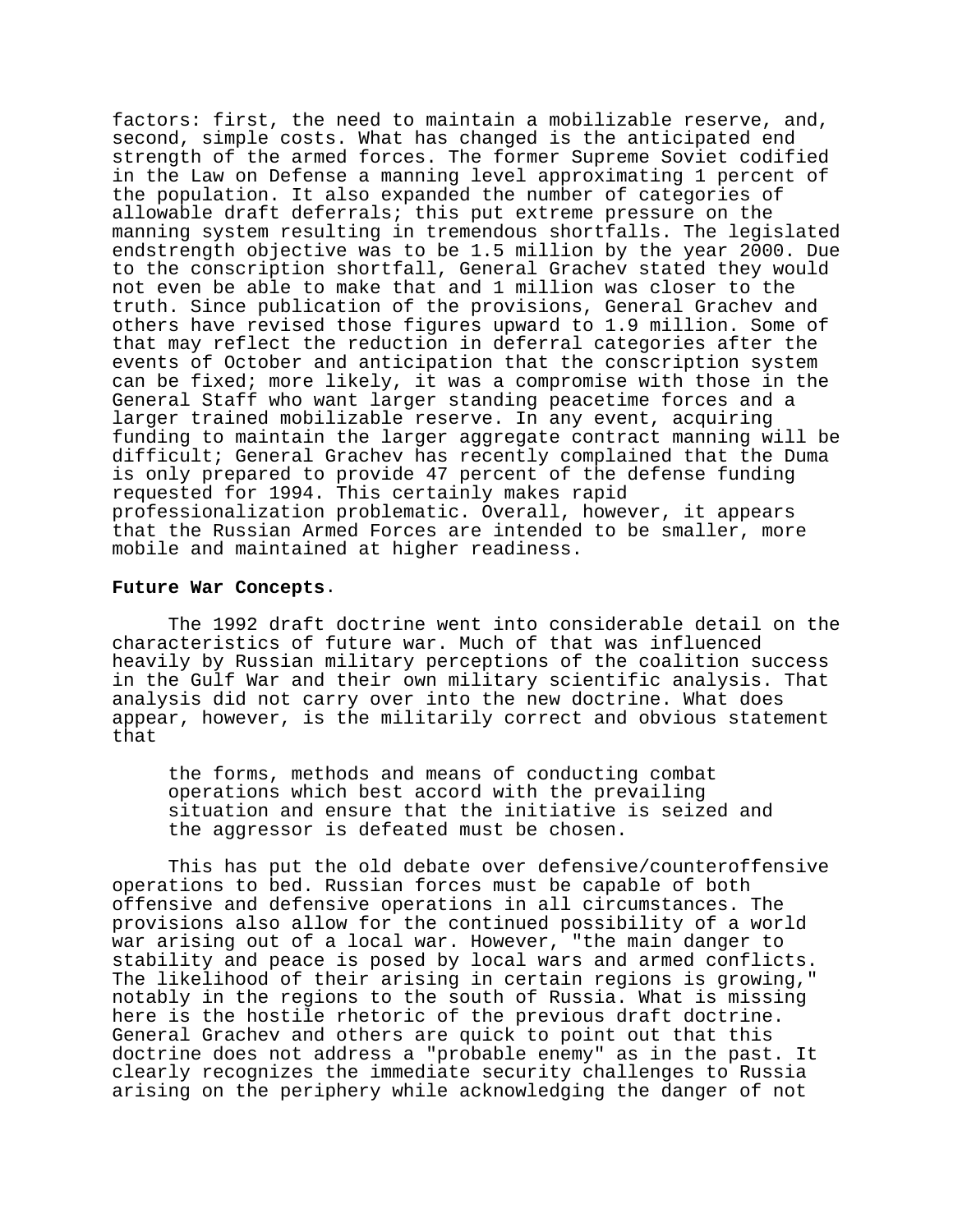containing them rapidly.

# **Peacekeeping**.

Peacekeeping operations occupy a significant place in the new doctrine. This is to be expected. In addition to the reference to U.N. sanctioned operations, the provisions allow for peacekeeping operations in accordance with "international obligations," notably under CIS auspices. Specific reference is made to operations in the near abroad in coordination with internal and border troops. The detail in describing the peacekeeping mandate serves to legitimize ongoing "peacekeeping" operations in Transdniestria, the Caucasus and Tadzhikistan while allowing similar provisions for potential operations in other states in the future. Peacekeeping serves as a legitimate pretext for Russian forces operating in the near abroad and could satisfy other perceived strategic requirements at the same time. It should be noted that Russian efforts to gain a U.N. or CSCE mandate and financial backing for their operations in the near abroad have so far failed. Without such a mandate, the U.N. and CSCE also sacrifice any control over Russian peacekeeping operations. The result is that CIS-mandated operations take on a distinctly Russian character; the difference between the near abroad and a Russian sphere of influence becomes potentially narrow indeed.

# **Military-Technical and Economic Issues**.

In clear reaction to the tremendous effect that economic disruption has had on military production and acquisition, the entire third section of the provisions is devoted to this theme. The provisions argue for constant and significant support for research and development, production and fielding of the most modern military equipment. This section also argues implicitly for Russian independence and self-sufficiency in this regard. For example, "ensuring the military-technical and economic independence of the Russian Federation in the conditions of transition to a market economy" and "improving the system of state management of the development and production of weapons, military and special hardware in conditions of changing forms of ownership." In other words, market economies and private ownership are acceptable as long as they do not impact on military production. Further evidence of this is seen in the argument for the organization of research and development of advanced technologies "to replace imported ones, including dual purpose technologies." Most of all, the provisions argue for the funding to support a robust development program. This is an important marker and commits the government to rebuilding the system of funding, research and development, defense orders and production which has been so seriously disrupted by the collapse of the old system and the reforms. Some of this figures prominently in current debate on the overall budget in general and the military budget in particular. It may be that the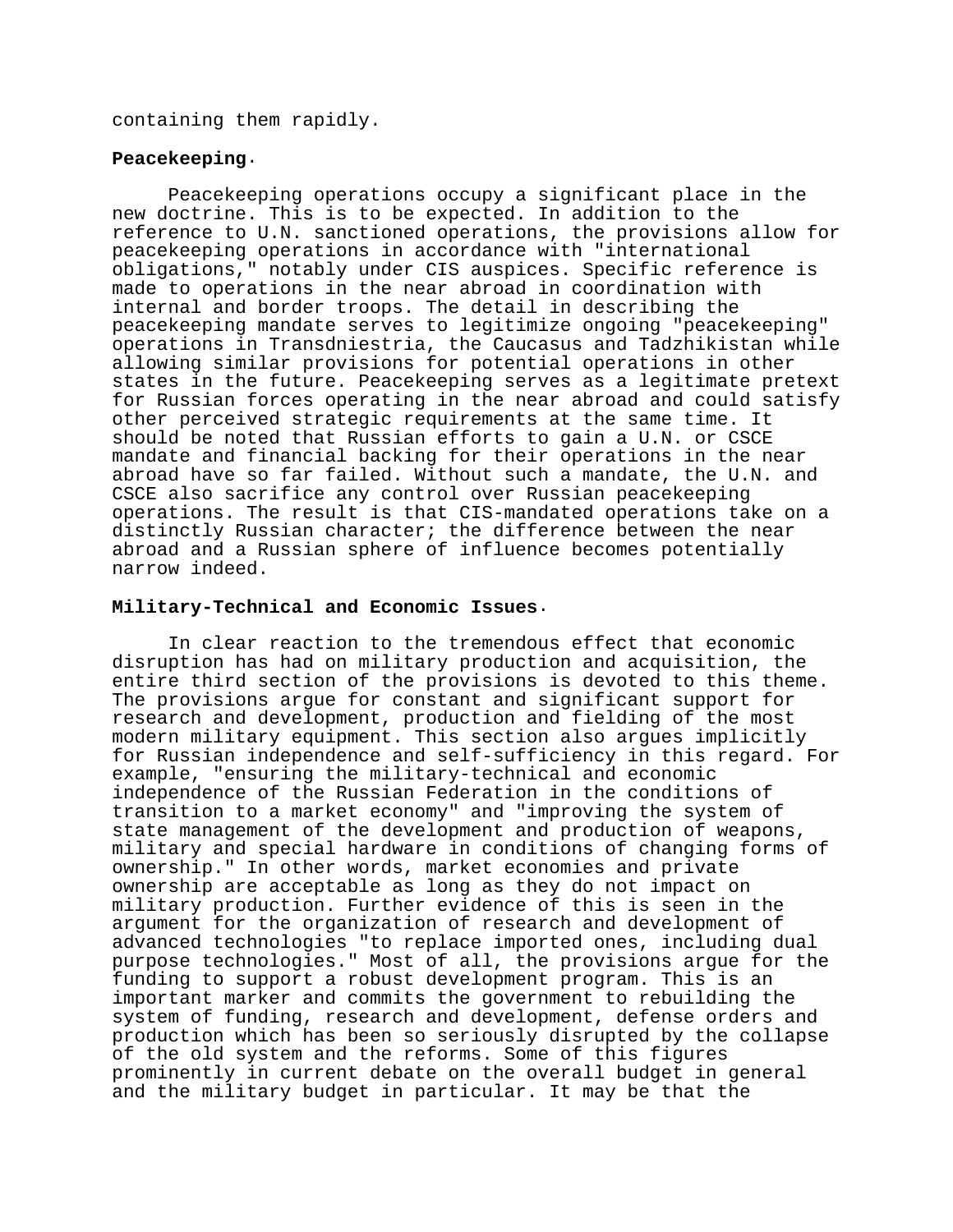Russians are truly discovering that one way to control militaries is through the budgeting process. However, it is difficult to separate military issues, procurement issues and the political, economic and social impact of underfunding the defense industry. In other words, budgetary decisions that affect the military and defense industry can have a profound effect as well on those charged with taking them, especially in the volatile political and social environment that is Russia today.

### **Conclusions**.

The adoption of the Russian Military Doctrine marks an important watershed in the development of the Russian armed forces and military policy. It serves as a barometer of current thinking and a compass bearing for further development. It also serves as a legitimizing document for recent past phenomena and current operations with open ended provisions for future possibilities. Internally, it identifies a role for the armed forces and warns potential challengers to the regime. The scope and scale of the described potential internal dangers and threats present the possibility of liberal interpretation. It remains to be seen what kind of limiting mechanisms will be established with regard to the use of the armed forces internally.

Militarily, the doctrine is a rational reflection of military reality without the ideological baggage of the past. Military scientists can now deal with theoretical challenges without the constraints of no first use, nonrecognition of deterrence and strategic and operational defense. We would expect to see wide ranging development of concepts for mobile forces, rapid reaction, crisis management and peacekeeping. We should also see the end of the debate over future force structure; the character, size and capability of the future force should become clearer.

Much of the doctrine was designed for external consumption. It serves as an important indicator of Russian military views with regard to its neighbors. The emphasis is clearly on a closer "relationship" with the former republics using the CIS as a legitimizing forum. Peacekeeping serves and will serve as the short-term pretext for military operations abroad.

We can only guess at ultimate Russian objectives in the near abroad. Suffice it to say that whatever they are, covering a possible spectrum from re-imperialization to bonafide security operations at the request of peripheral states, the military doctrine provides the fundamental precepts by which the military can support those objectives and at the same time satisfy their own perceived security requirements that were so seriously disrupted with the collapse of the Soviet Union. The doctrine also serves as a message to the rest of the world, especially the West, that Russia regards the near abroad as within its sphere of influence and has legitimate national security interests to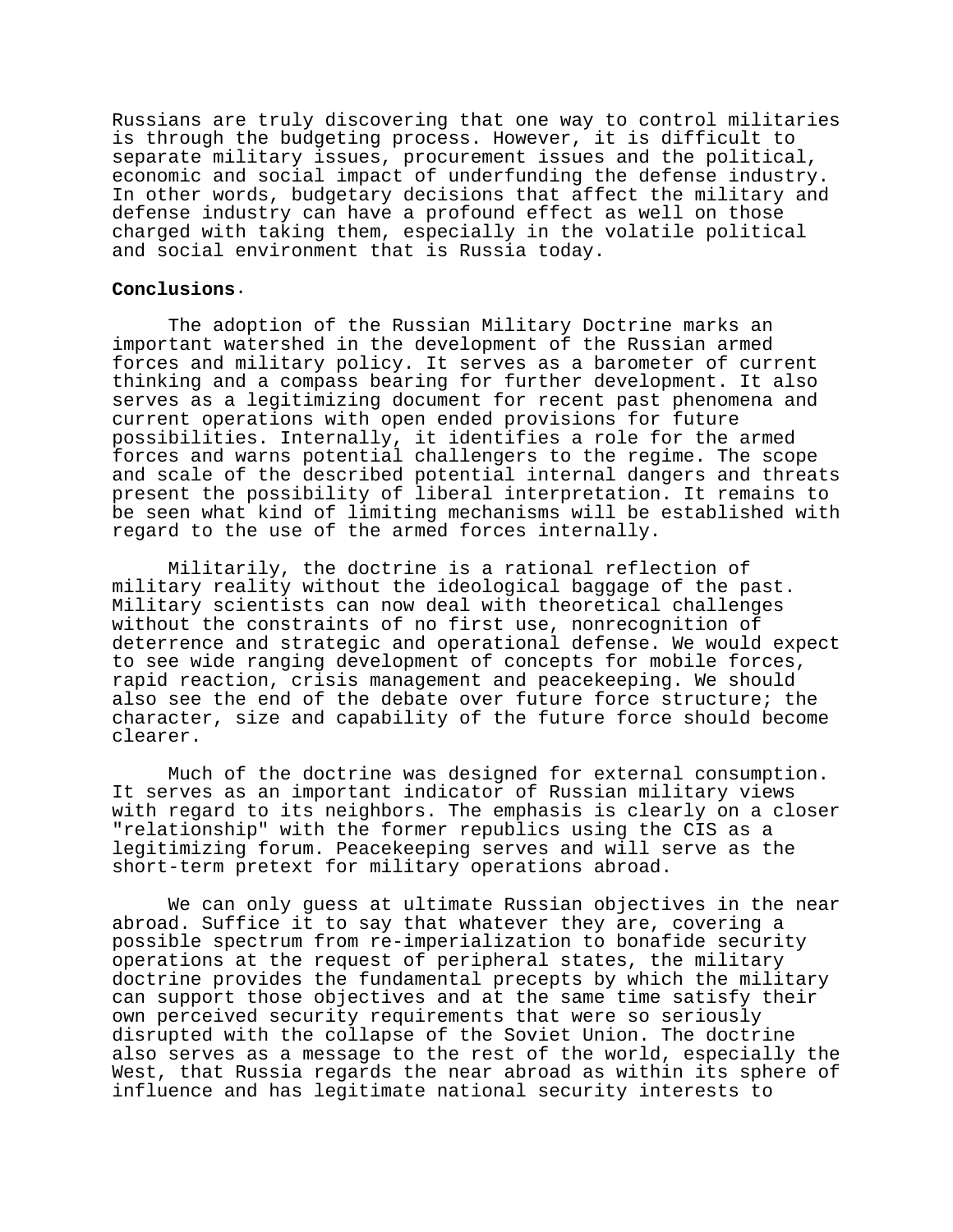pursue in that regard.

The doctrine is described as "transitional." This allows a somewhat liberal interpretation of its contents and implies that many of these issues are still up for discussion. It is a "living" document and more akin to a "white paper" than to a Military Doctrine in the traditional Soviet sense, which is understandable as everything in Russia is currently "transitional." This implies that Russia, its military doctrine and, by extension, its military are moving from one place to another. The problem now is that there are many possible paths to take and many variables affecting the decision. It remains to be seen in which direction they go.

### **ENDNOTES**

1. Quotations from the doctrine are taken from "Osnovyne Polozheniya Voennoi Doktrina Rossiiskoi Federatsiya" (Basic Provisions of the Military Doctrine of the Russian Federation). In addition to the official 23-page release, numerous publications have presented the text in full. See for example, Izvestia, November 18, 1993, and Rossiiskie Vesti, November 18, 1993. A complete translation appeared in Jane's Intelligence Review Special Report, January 1994.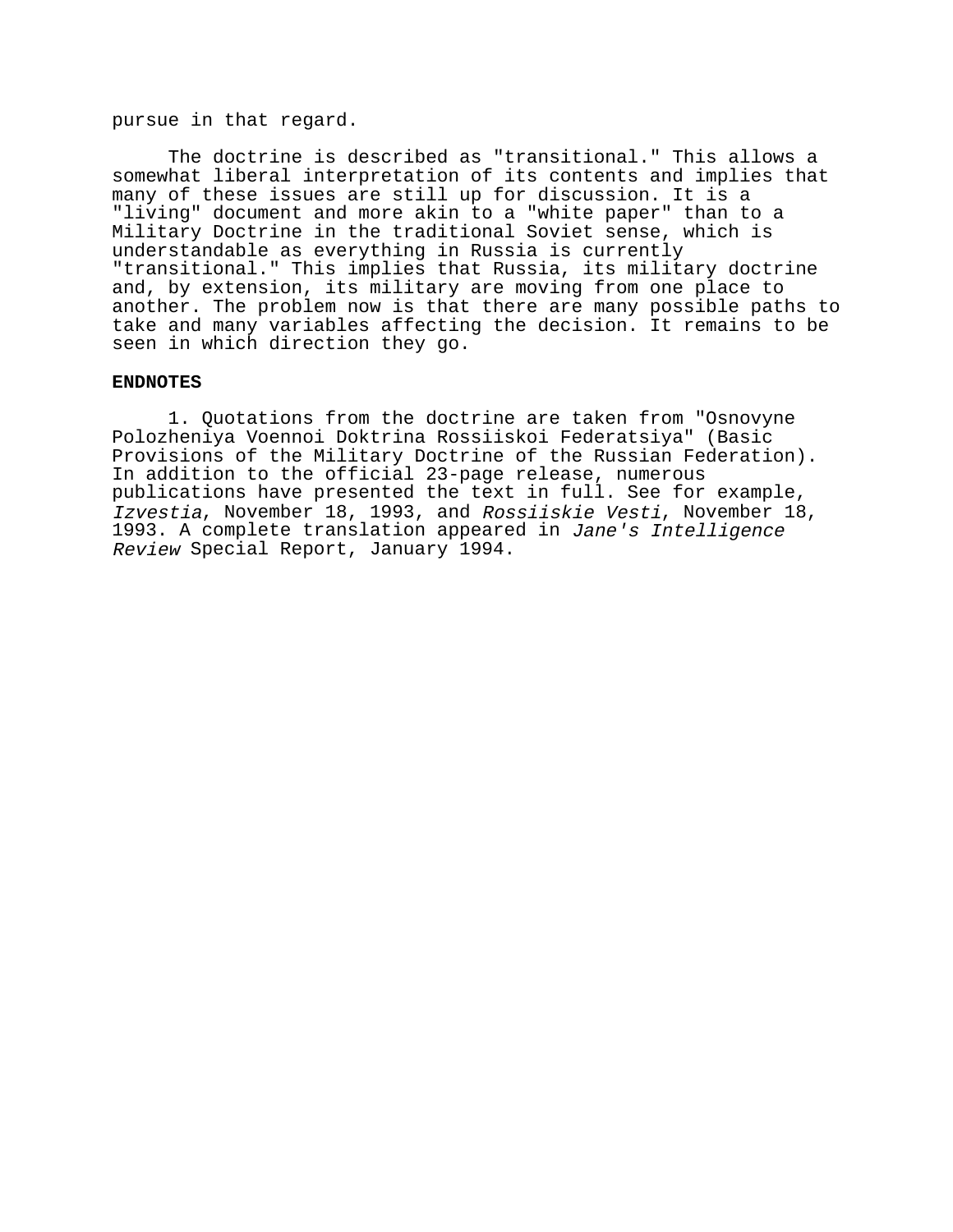#### **THE REVOLUTION IN SOVIET/RUSSIAN MILITARY DOCTRINE, 1984-1994**

Michael M. Boll

In the spring of 1987, a meeting of the Warsaw Pact's Political Consultative Committee announced an apparent radical shift in its approach to future conflict. With Soviet Party Chief Gorbachev in attendance, the Pact reported that henceforth its military preparations would be informed by a strictly defensive orientation. As the resulting communique asserted:

The military doctrine of the Warsaw Pact member states is strictly defensive and proceeds from the fact that in today's circumstances the use of the military way for resolving any disputed questions is inadmissible. Its essence is as follows: Warsaw Pact member states will never, under any circumstance, begin military action against any state or alliance whatsoever unless they themselves become the target of an armed attack.<sup>1</sup>

Pact forces, the statement continued, would never use nuclear forces first, and Pact members had no territorial claims against any states within Europe or without.<sup>2</sup>

This emphasis upon defense was subsequently augmented by a fuller description of precisely what this new doctrine entailed in both theoretical and practical terms. An authoritative article in the journal Kommunist stressed the notion of "Defense Sufficiency" as the guiding rule for present and future military reforms:

Defensive sufficiency is the most important element of the military doctrine of socialism [and] functions in essence as the foundation of all our military construction, assuming in its turn, the refusal to be the first to initiate war, preservation of military-strategic parity at the lowest levels possible, mutual weapons' reductions up to the point where no side possesses the physical possibility to undertake an attack . . . .

Past disregard for such limiting principles, another article argued, had led the Soviet Union to undertake an arms race which rebounded to the harm of both the economic development and the international position of the state. $4$  A third article offered four different models for reconstructing East Bloc forces in accord with the 1987 doctrinal pledge.<sup>5</sup>

Despite the clear assertions of major changes in military orientation and copious discussions in the Soviet press of Secretary Gorbachev's "New Thinking," many Western observers remained unimpressed. In an official conversation with U.S. Secretary of State Schultz in October 1987, Secretary Gorbachev took the Americans to task for not appreciating the dramatic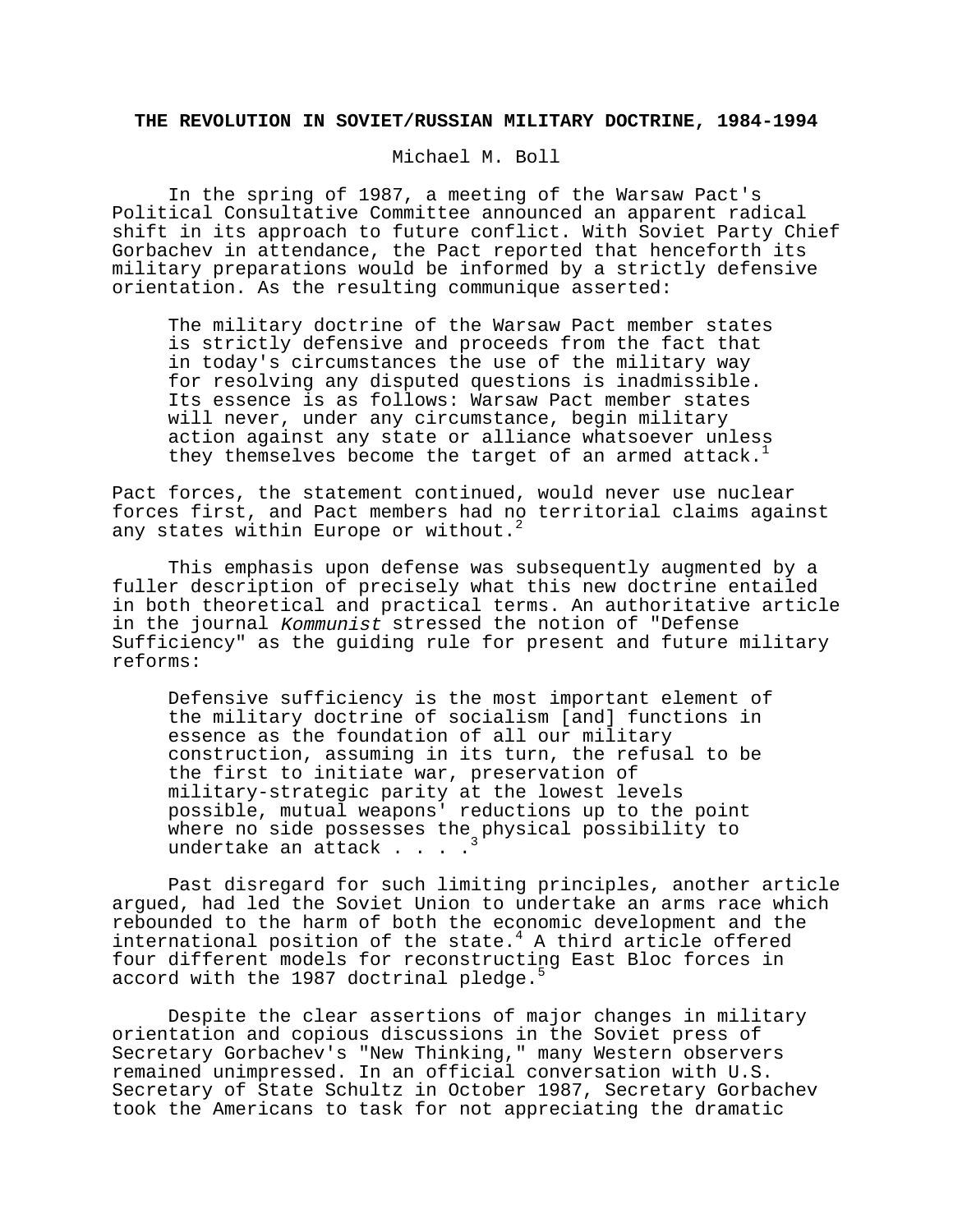changes which had recently occurred. In his reply, Schultz gave emphasis to the continuing uncertainty in Washington: "The aspiration to achieve improved U.S.-Soviet relations is mutual. That skepticism which many among us, as in the past, feel in relation to the USSR reflects the experience of certain of your actions. And this experience is disturbing to many." When challenged to abandon his "old" approach to East-West relations, Schultz could only respond: "It is necessary to construct our relations on the basis of reality."<sup>6</sup>

This sharp exchange between the two leaders occurred after the Warsaw Pact had announced its new doctrine, after Gorbachev and Reagan had held their meetings at Geneva and Reykjavik and less than 2 months before the signing of the treaty banning intermediate and shorter-range missiles. And while numerous reasons might be advanced to account for continuing Western mistrust of East Bloc intentions, a crucial cause lay in continuing intelligence reports that observable change had yet to occur in Pact military structure or planning. This author remembers a 1988 talk by then NATO commander General Galvin which noted that the only apparent change in Pact strategy, as measured by their regular military exercises, was that a brief defensive delay occurred before the mobilized Pact forces began simulation of their time-honored, grinding offensive into Western Europe.

Since that time, Pact military documents for this period have become available due to the unity of East and West Germany. We now know that as late as 1989, Pact forces exercised an offensive strategy which included use of 76 tactical nuclear weapons targeted against the small West German provinces of Schleswig-Holstein.8 Such an unprecedented assault would be on behalf of the northern-most tier of a 6-front attack aimed at conquering all of central and western Europe to the Channel, and reaching the Bay of Biscay by the 30th day.<sup>9</sup> Money was already printed as occupation currency to be used by East German, Polish and Czech troops and clearly demarcated areas were assigned to East German and Soviet troops in a future conquered West Berlin.<sup>10</sup> And as late as the summer of 1990, after the Berlin Wall had ceased to divide the city, East German forces conducted a simulated nuclear strike against NATO positions.<sup>11</sup> Given this pattern of behavior as opposed to a "declaration" of defensive intent, Western anxieties appear more than justified.

To date, the reasons for this obvious disconnect between announced doctrine and actual behavior remain clouded. The facile answer of either mutual deception involving Soviet political and military leaders or efforts by Pact leaders to confound Secretary Gorbachev seems inadequate. And while it is true that available evidence suggests significant resistance within the top Soviet military to Gorbachev's reforms, Gorbachev himself must have had at least some inkling of how slowly his plans were being implemented.

The answer to this apparent dilemma lies in the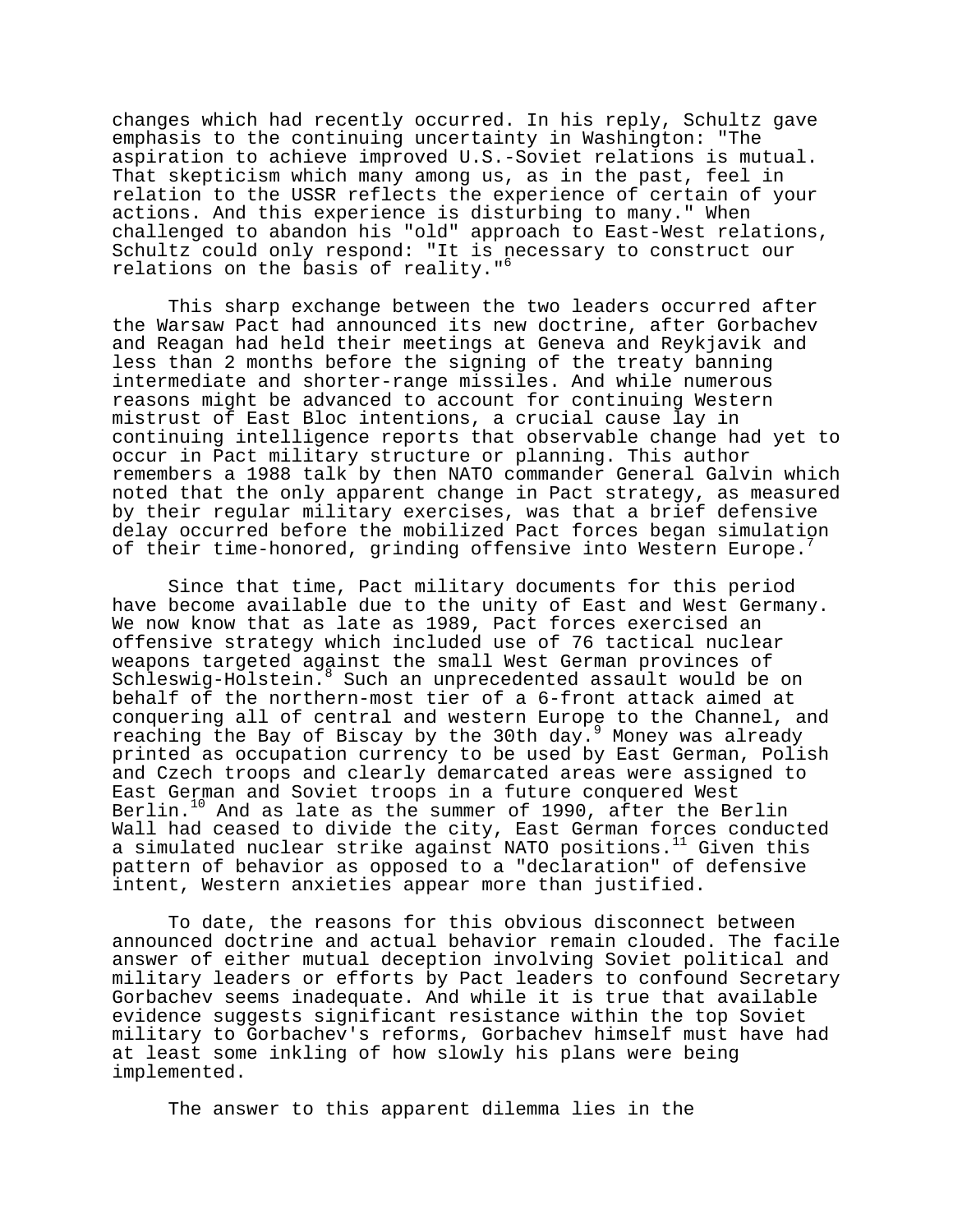philosophical and doctrinal inability of the traditional Soviet military to accept the key principles of Gorbachev's "New Thinking"; a result of the persistence of past and increasingly inappropriate Marxist categories of thought. This conservative reaction was facilitated by the equally strong military tradition of separateness, a belief that formulation of an adequate defense was the sole province of military leaders. As an article in the authoritative journal of the Institute for World Economy and International Relations noted, military reform on behalf of the alleged doctrinal changes announced in 1987 long remained closed to contribution from civilian experts.

The very nature of the Ministry of Defense's official plan for military reform which has been in motion since 1987 without any discussion with the public and despite the Minister's just observation that these tasks are matters for the entire government calls forth mistrust and serious anxiety. Among the `dilettantes' and specialists there is the fear that once again, as with all military programs of the past, this one is being composed without taking into account the diverse points of view. [This program] is practically being foisted upon the higher leadership of the state under the pretext that its authors are professional and this, according to the logic of the military, guarantees it from error.<sup>12</sup>

Whenever civilian experts and proponents of a new approach challenged this closed circle of military thought, the answer always was the same.

The key thesis of the "answer" of the armed forces was put rather sharply--"an attack" upon the army is nothing less than a basic part of a campaign to "restore capitalism" by shattering the foundations of the socialist state, by the most extreme injury to the authority of the communist party and the army under its direction . . . .

The traditional assumptions and prejudices of Soviet military thought which called forth such civilian anxiety arose from a sound grounding in both Marxist thought and Soviet experience. Basic to this approach was the tenacious belief that international conflict was the result of antagonistic class formations not competition among nation-states. Nationalism and the nation-state were phenomena relating to the emergence of capitalism in the 18th century--a stage of socioeconomic growth whose eventual demise was heralded by the Russian workers and peasant revolution of 1917. By 1936, the Union of Soviet Socialist Republics declared in its new constitution that the domestic environment finally was free of antagonistic classes. Continuing disputes and purges now reflected hostile leaders and classes residing abroad and manipulations on behalf of foreign bourgeois interests. Thus, threat to the Soviet way of life was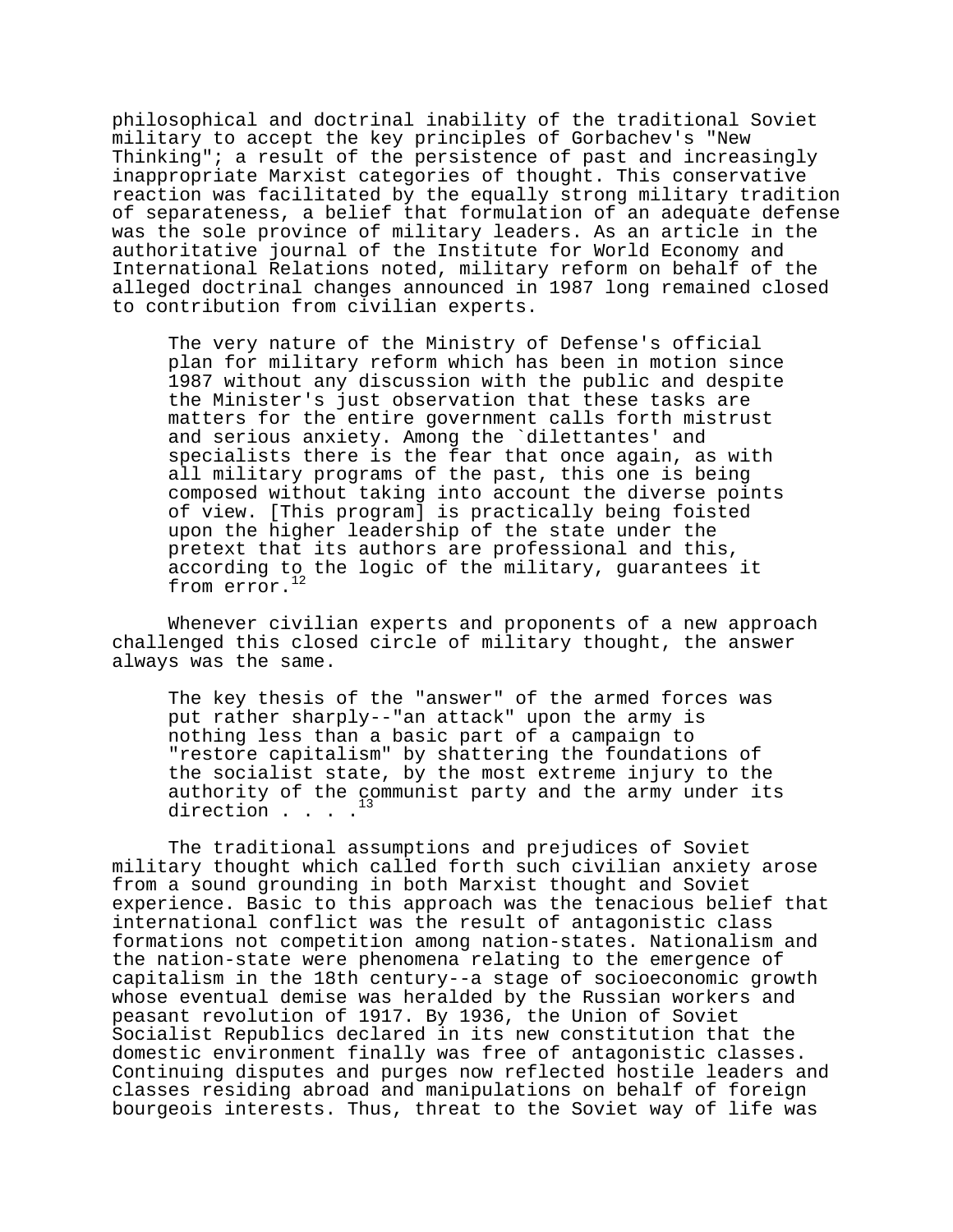formulated in terms of a strict internationalist ideology and not in terms of particular national values and goals.

To be sure, Stalin's USSR always took pains to protect itself, but always within the rationalization of being the motherland and bastion of the world's working class. Such an approach necessarily affected military assumptions and planning. In the first place, it clouded military judgment as to the nature of future conflict; witness the false assumptions of the early Russian military and government leaders as to the likelihood that Polish workers would join Russian troops in 1921 in a common struggle against the Polish bourgeois government. Stalin's refusal to give credence to British and American warnings of a German attack in 1941 reflected his belief in a Western imperialistic desire to undermine the existing Berlin-Moscow axis.

Equally important, acceptance of class struggle as the key principle of social organization left the international arena as the sole realm from which a threat might emerge since classes had ceased their direct pernicious influence upon domestic Soviet politics. Later calls by the Gorbachev government to subordinate class interests to the more general task of ensuring universal values challenged the specific theoretical underpinnings which lay at the basis of Soviet military doctrine since the revolution, while doing little to subordinate military doctrine to actual and identifiable Soviet national interest.

In brief, Moscow's traditional emphasis upon Marxist categories precluded military leaders from focusing upon national interests and national security even in the face of Gorbachev's demand for an entirely new approach to defense planning. The entire notion of national security as practiced in the West lacked clear understanding. As Nikolai Kosolapov noted in 1992, when discussing the need to create a Russian conception of national security, "in the USSR such a conception did not, and was not able to exist, for the Soviet Union as a state was constructed around an ideology and a party as the means of its power  $\cdots$   $\cdots$   $\mathbb{I}^{14}$ 

A second debilitating aspect of the Soviet military tradition, combining Marxist preconceptions with the early experiences of the Soviet republic, was the continued accent upon the offensive.

In the period of the civil war, the foundations of military doctrine were formulated concerning the laws governing defense of the socialist Fatherland. Following the repulsion of the enemies' attacks by the new state, not all the leaders were able to calm down and to limit themselves to the defense of revolutionary achievements. This was natural, since offensive tasks stood exclusively at the top rank of the doctrinal positions of the Red Army, being in accord with the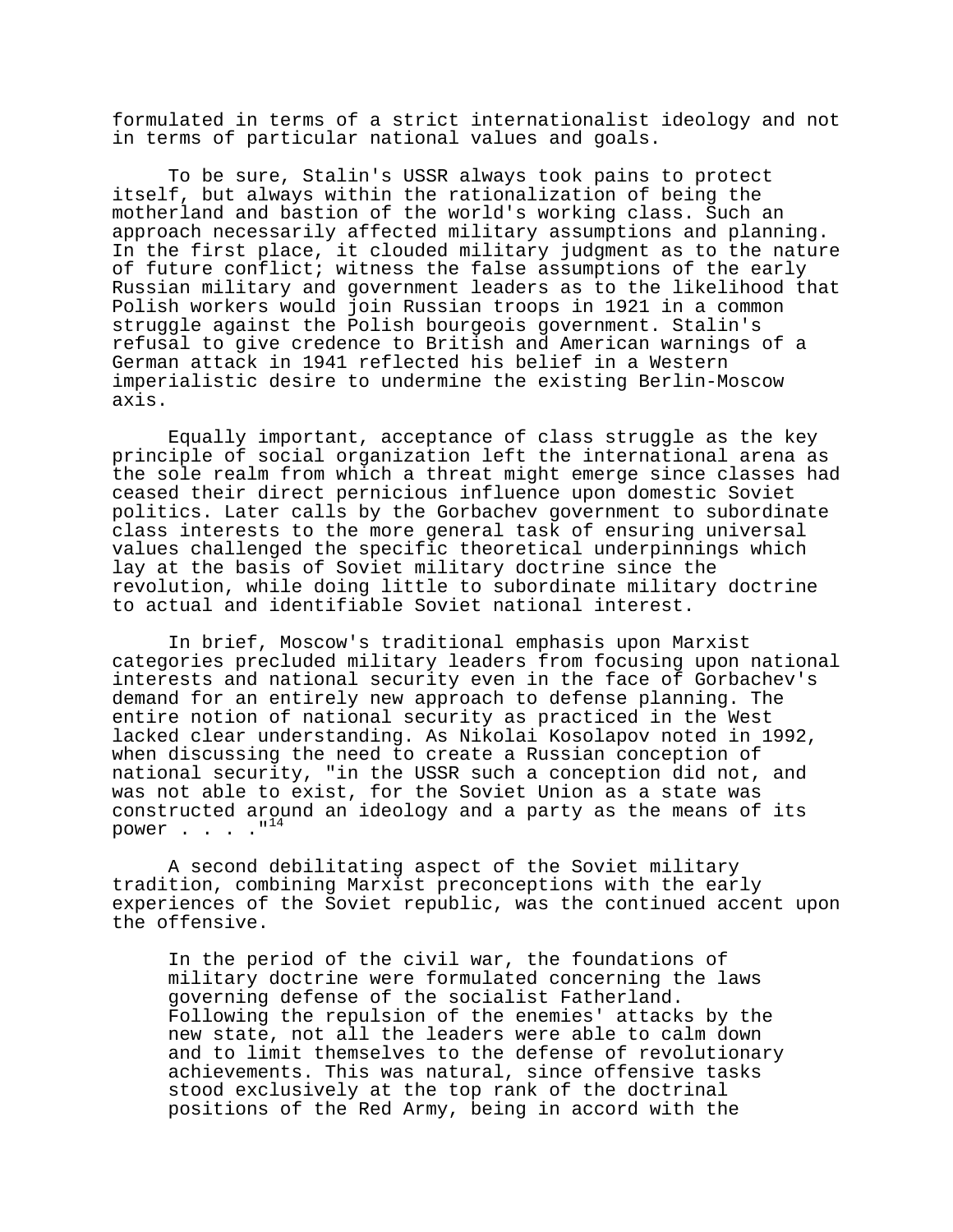"revolutionary" spirit of the first proletarian state. $15$ 

By the 1920s, Bolshevik theorist Mikhail Frunze could augment this ideological inclination toward the offensive with a report to the Eleventh Party Congress arguing that " the [existing] shortcomings in material means could be, and must be compensated for by active partisan and other methods of struggle which would be able to secure success in difficult and unequal conditions of armed struggle only in the presence of a single aim, will and deed." $^{16}$  As the Russian authors of this study confirm, this tradition, reinforced by the experiences of World War II predominated until the end of the 1980s.

Among the most extreme examples yet revealed of this pernicious combination of ideological interpretation of proletarian (not national) interests and offensive doctrine is the detailed plan for a Warsaw Pact conquest of Western Europe mentioned above. In the past several years, some 25,000 files containing over 500,000 documents have been discovered in the document center for the former East German army. These reveal how ". . . in an unambiguous fashion, by means of political decisions made by the highest officials, the forces of the former Eastern bloc were so organized that a single option was given for an offensive and how, through regular exercises, [this plan] was refined." $17$ 

As practiced until the end of the 1980s, Pact doctrine was aimed at a massive offensive operation, accompanied by nuclear barrages, designed to insure the conquest of all Western Europe. Five axes of operation would pass through Western Germany, with a sixth axis to the south possible under certain circumstances. These were not simply contingency plans since the participating units already were assigned, the goals specified and the potential nuclear targets identified. The sole remaining requirement was the order to mobilize and move out.<sup>18</sup>

The first axis of advance consisted of a two-pronged assault along the Baltic coast designed to conquer Schleswig-Holstein, and gain control of the Baltic Sea. Between 78 and 90 tactical nuclear weapons with kilotons ranging from 3 to 100 stood in support of this assault. South of the Jutland offensive three additional axes of advance would take Pact troops into the Netherlands, the Ruhr, and via the famous Fulda Gap into Frankfurt, with possible expansion into northern France. A fifth axis passed through Bavaria and Baden-Wuerttemberg, over the Rhine and into France. A sixth, apparently not fully worked out, foresaw the invasion of neutral Austria and Switzerland, with continuation into France. A follow-on stage of the fifth and sixth axes would take Pact forces through France to the Atlantic, and, via Spain, to the Bay of Biscay.<sup>19</sup> As noted above, elements of this plan complete with nuclear employment were exercised as late as 1989 and 1990.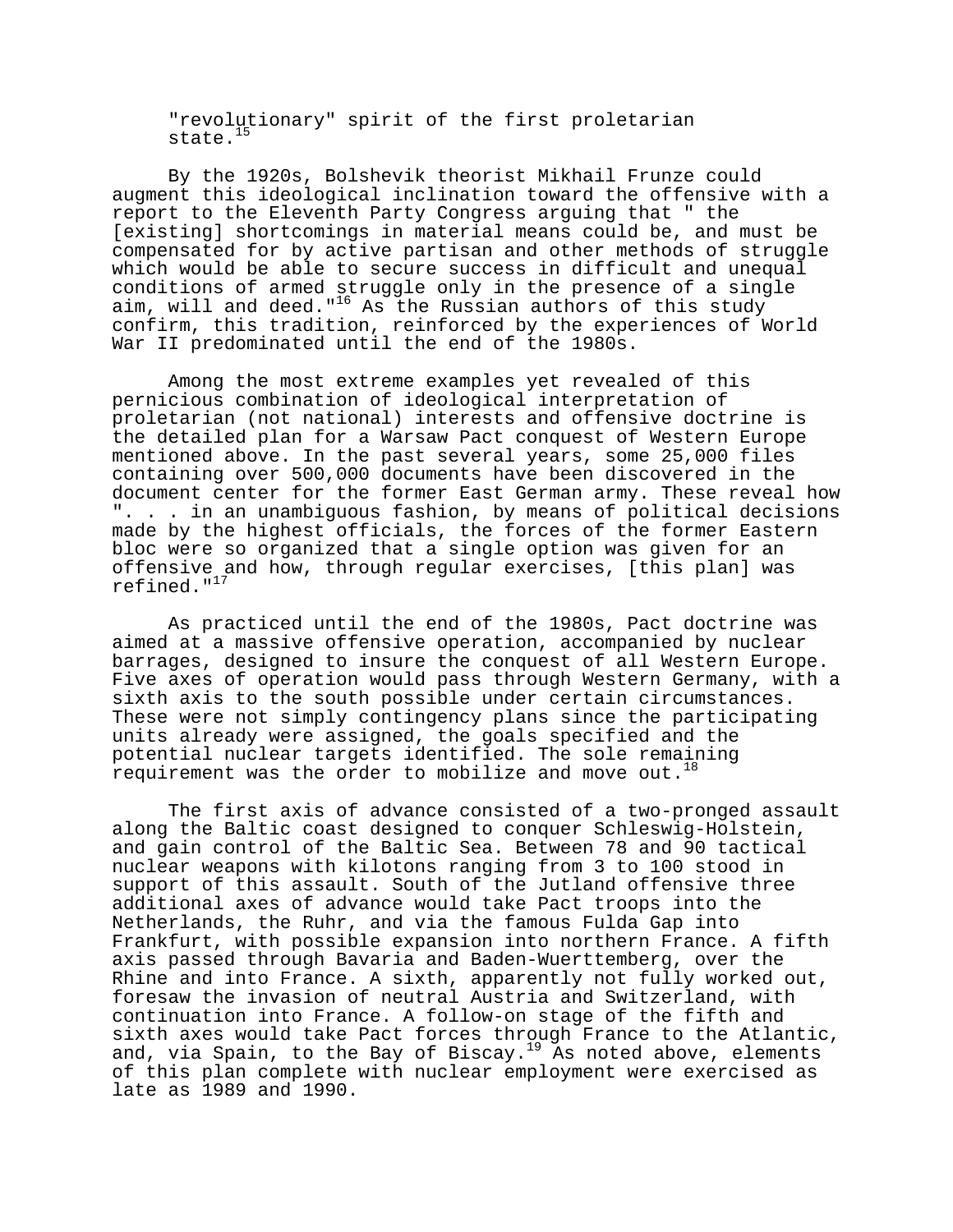The inflexible nature of traditional Soviet military doctrine and its inability to preserve the integrity of the state against threats not directly associated with world capitalism became obvious in the fall of 1991. The creation of a military system considered by many to be second only to that of the United State proved totally inadequate to surmount disintegrative forces which arose within Soviet society itself. Even the rigid system of domestic control which reduced the number of active dissidents to a few thousand was incapable of maintaining Soviet power. To Soviet analyst N. Kosolapov, this was the inevitable result of the persistent Soviet inability to develop a national security concept adequate to prescribing means necessary for continuation of the Soviet state and society.

The security of any living system, whatever might be its peculiarities, nature, type or forms of cooperation, is guaranteed in the last resort not only by protection, but first of all by the vitality (zhiznesposobnost') of its subjects, their concrete possibilities in the struggle for survival and development. The CPSU and the USSR collapsed independent from their urgently standing guard for three quarters of a century, independent from the intrigues of foreign foes and independent from the machinations of internal disruptive forces. They collapsed from the absence of a system [ensuring] vitality. From this one concludes that in practice, evaluating the vitality of the social organism in a historical perspective, one must consider and take account of the most important factors of security of this organism. A system ensuring security should be oriented not only on the defense of the organism and its continuing vitality, but also on the development of the latter.<sup>20</sup>

In the modern era, the author continued, ". . . security demands an analysis of its economic, informational, ecological and others aspects."<sup>21</sup>

In retrospect, the inability of traditional Soviet military doctrine to adequately protect the Soviet state should have called forth major changes long prior to the 1991 dissolution of the USSR. The defects of Soviet security planning became evident in the late 1970s and 1980s. The procurement of a series of new weapons systems including the infamous SS-20 and renewed Soviet interference in the Third World gave rise to a concerted U.S. and NATO response. Reviewing this period, a Soviet author cautioned that the search for "absolute security for one state is possible only under conditions of absolute insecurity of the others." $2^2$ Once military parity had been achieved with the West, this critic continued, "we did not always make use of ensuring the security of the state by political means. The result was an arms race which unavoidably affected the social-economic development of the state and its international position."23 In short, near exclusive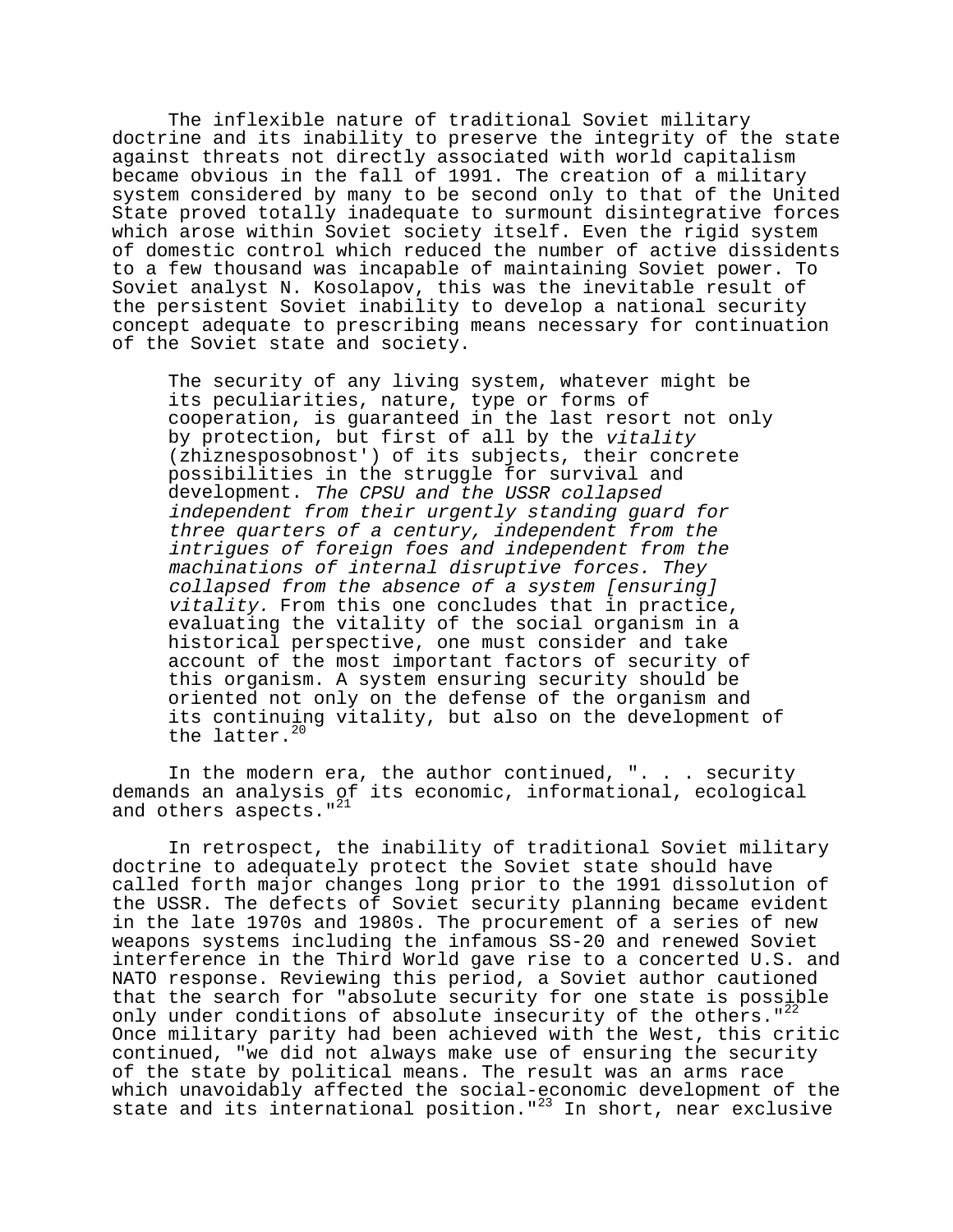emphasis upon the doctrine of inevitable class struggle, excessive military preparedness and an emphasis upon the offensive had rebounded to the harm of the very entity, the Soviet state, which it promised to protect.

The inability of the Soviet Union to develop a broad-based national security doctrine in which military means would be but one part of a comprehensive defense of national interests impacted negatively in ways other than calling forth a self-defeating arms race with the West. To Soviet thinking, crucial for the preservation of the socialist way of life was retention by Moscow of its long cherished reputation as the acknowledged center of Marxist thought. And yet as the recently published memoirs of former First Deputy Soviet Foreign Minister Yuli Kvitsinsky reveal, this prestigious position had been under challenge for decades prior to the dissolution of the USSR. Recalling his posting to East Berlin in the 1970s, Kvitsinsky notes that:

[East German Party Leader] Honecker was firmly convinced that the center of creative Marxism had moved from Moscow to Berlin, and that the economy of the DDR was the best within the socialist block. The password "from the Soviet Union to learn means to learn how to be victorious" had not been seriously accepted by anyone for a long time and among the functionaires of the SED ( Socialist Unity Party) a cause for biting ridicule. From the Soviet Union there was nothing more to learn, neither in the realm of industry nor agriculture nor ideology.<sup>24</sup>

The impact of growing East German disrespect for the USSR and its ideals became evident in the manner that Soviet diplomatic entreaties were rejected at the very moment the USSR was engaged in a massive arms buildup. According to Kvitsinsky, East Germany refused to inform Moscow of its secret talks with Bonn during the 1970s and rejected Soviet advice not to fall too deeply in debt to Western banks. East German efforts to re-export materials received from the USSR as a means to improve their own economy continued despite Soviet protests, and Soviet requests to address the East German politburo were refused with thinly veiled comments which suggested that such appearances would reveal the incompetence of the Soviet comrades.

The significance of the growing separation from its key Warsaw Pact ally was not lost on the Soviet foreign ministry. After an extensive review of policy in 1978, Foreign Minister Gromyko and the heads of the KGB (Soviet Secret Police) concluded that East Germany, and by implication a key aspect of the Soviet defense perimeter, was on the road to ruin.

The report predicted that which would occur in 1989. It warned that the evangelical church in all probability would become the focal point of oppositional forces and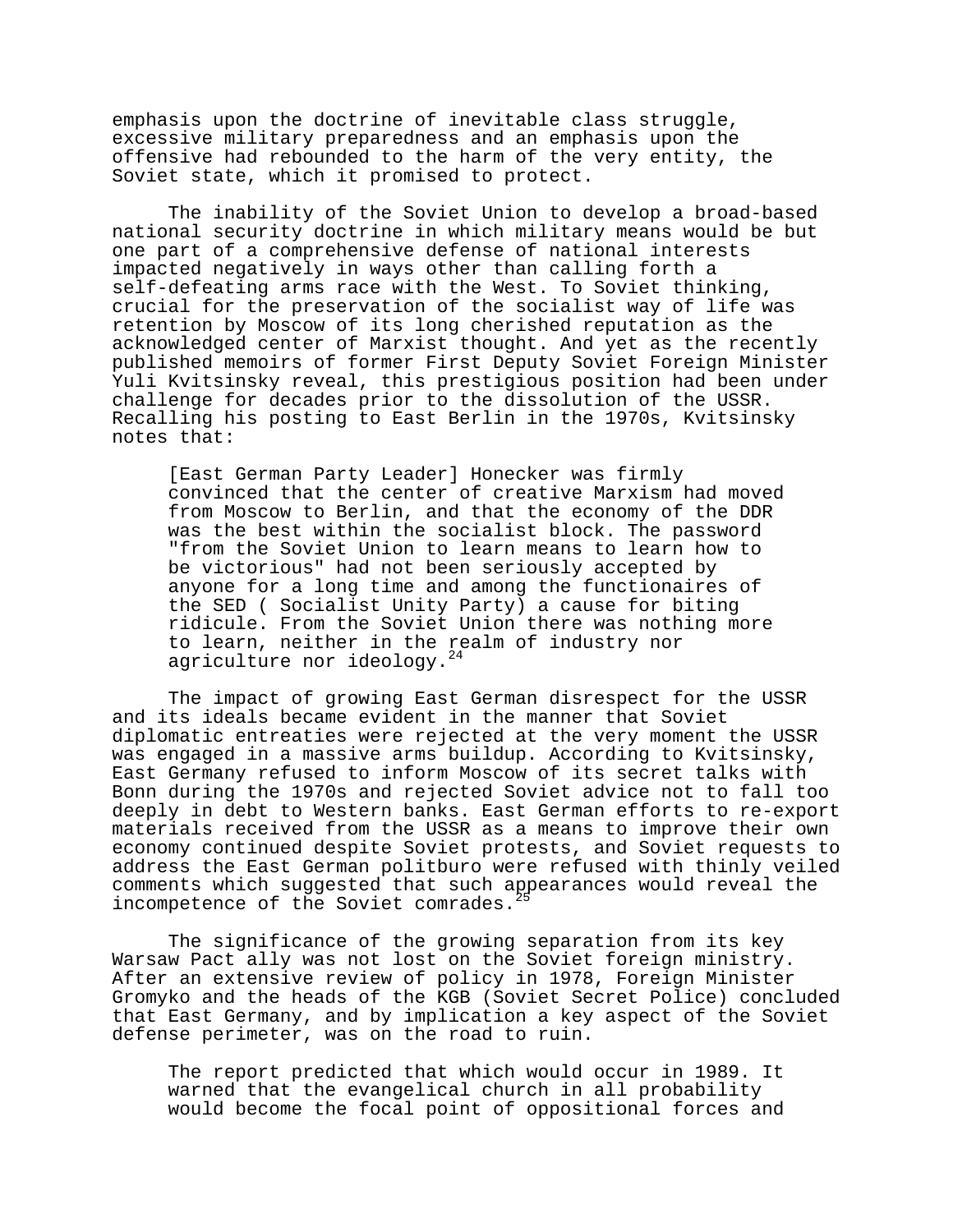pointed to the fact that the apparently so stable structures of the [East German] party, army and security system would find themselves, in fact, in a rapid erosion process.<sup>26</sup>

With Soviet security efforts concentrated so heavily upon military means, no solution to the East German problem seemed possible.

Soviet negotiations with West Germany at the end of the decade confirm the inability of Moscow's long-standing emphasis upon military might as adequate defense against a world of class enemies to advance Moscow's true national interest. A reading of the copious discussion concerning German unification clearly reveals that the long-neglected Soviet domestic economy played the key and commanding role in Gorbachev's approach to this sensitive issue.  $27$ 

Perhaps the clearest indication that misperceived notions of where the Soviets' true interests lay and confusion as to how they might best be achieved lies in recent revelations concerning the 1981 Polish crisis. Documents from Soviet Politburo meetings allow one to follow the debate as to the wisdom and efficacy of the application of military force within this key member of the Warsaw Pact. And the decision was unanimous. Not only was military force deemed unlikely to resolve the dispute between the Polish government and the trade union movement, Solidarity, but the long-term result would be a serious blow to badly-needed reforms of the Soviet economy. With Soviet Defense Minister Ustinov in agreement, the Politburo concluded that Moscow's economic ties with the West--ties central to the continued functioning of the already imperiled Soviet economy--would be severed. The central issue for Soviet security had ceased to be a hostile, class- divided international reality. Rather, economic failures within the state itself made at least some forms of class collaboration with the West essential. Apparently unnoticed by the aging heads of the CPSU, reality once again had revealed the total inadequacy of past assumptions and actions concerning perpetuation of the Soviet way of life.<sup>28</sup>

In the waning days of the Soviet state, a final attempt was made to draft a more comprehensive security doctrine which might identify the main threats and the possible means for averting catastrophe. But the summer 1990 meeting of the Communist Party Twenty-Eighth Party Congress confirmed continuing problems in identifying Moscow's true national interests. As the official report on foreign policy noted:

The absence of a clear-cut conception of state interests capable of providing a direct link between the country's internal requirements and its actions in the international arena is showing up more and more clearly in our policy. . . . The definition of exactly what constitutes the country's fundamental state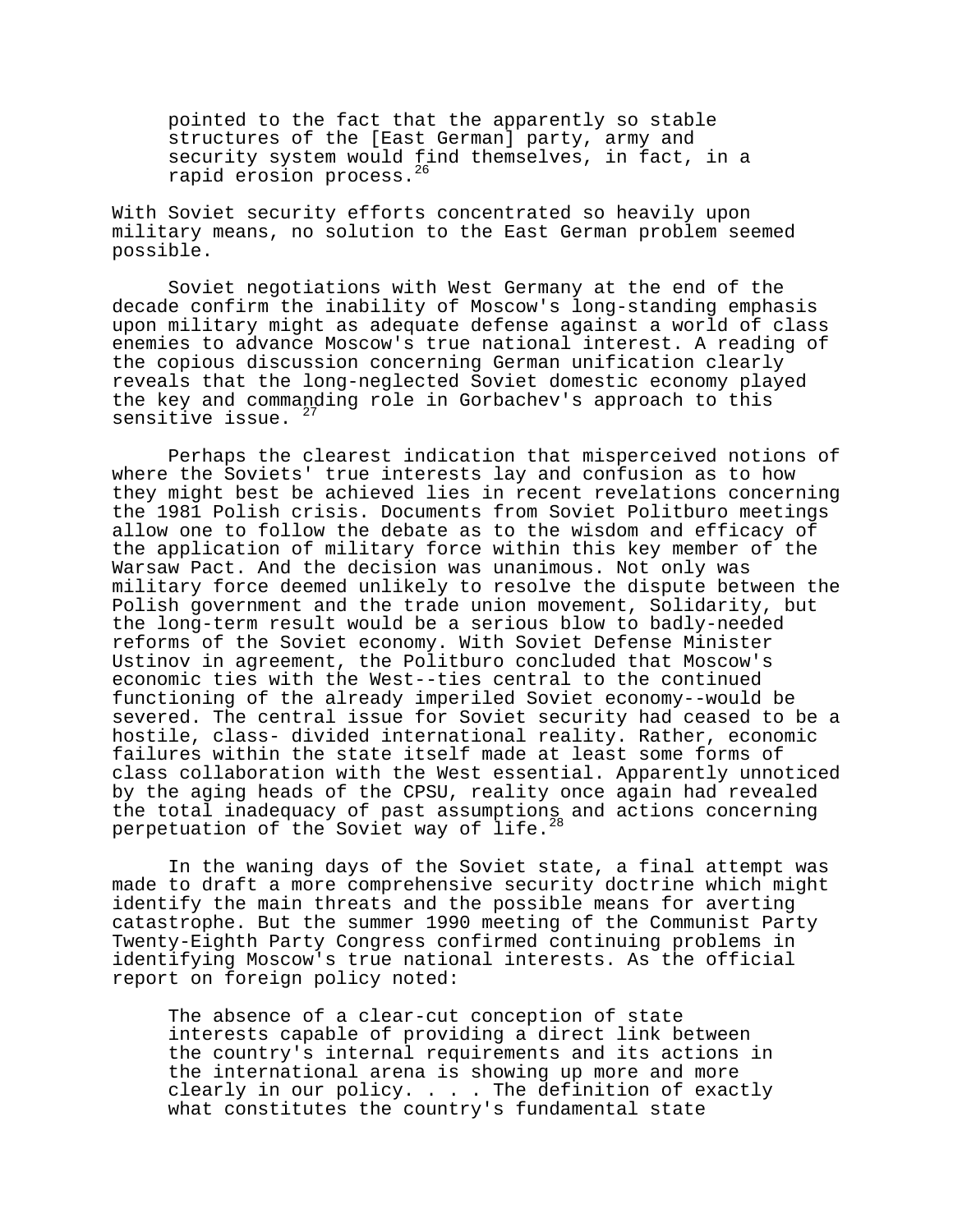interests today is by no means an academic problem. Due to the absence of such a definition and, closely connected with this, a definition of national security, our foreign policy is essentially deprived of a stable foundation both for the elaboration of a long-term international strategy and for the formation of a broad democratic consensus in support of it.  $\ldots$  . Due to the absence of a clear conception of state interests, the notion of just what national security is remains incomplete and distorted.<sup>29</sup>

The confusing blend of ideals and suggestions advanced by the Gorbachev government provided little basis for drafting a military doctrine which would detail exactly how and in what circumstances the Soviet armed forces would protect the as yet ill-defined national interests. Gorbachev's insistence upon emphasizing the survival of man in place of the class interests of the world's proletariat, or creating a "common European House" merely substituted one set of international values for another. And while all might agree that no war was better than a war, this prescription provided little guidance as to possible situations in which armed intervention or its threat might be required if the state's interests came into conflict with interests of another.

As a result, the much-awaited revised military doctrine finally published in draft form in November 1990 placed near exclusive stress upon the reactive uses of military power. One searches this doctrine in vain to discover under what circumstances force or the threat of force might be employed to achieve positive goals identified as crucial to the Soviet national interest. Still devoid of a comprehensive notion of national interest or national security, the 1990 draft doctrine necessarily laid emphasis upon the general principles annunciated by Mikhail Gorbachev during the preceding 4 years. The prevention of war was declared the overriding goal of both the Soviet state and its armed forces. "Never, under any circumstances, will it (the Soviet Union) be the first to began military action against any state if it or its allies are not the object of armed aggression."<sup>30</sup> Soviet forces were to be reorganized according to the rules of "sufficiency" which would preclude large scale offensive action, and their main task was to repel aggression. By its very tenets, the new draft doctrine assumed henceforth the Soviet military would play essentially a passive role, seeking to prevent conflict and, in case of failure, aiming at return to the .<br>situation anti-bellum.<sup>31</sup> Within a year of this document's publication, the USSR ceased to exist, being replaced by a series of successor states loosely welded together in the new Commonwealth of Independent States (CIS).

The abortive August 1991 coup against Mikhail Gorbachev, followed in 4 short months by the dissolution of the Soviet Union and the emergence of a Russian republic, set the stage for an accompanying revolution in military doctrine. For the first time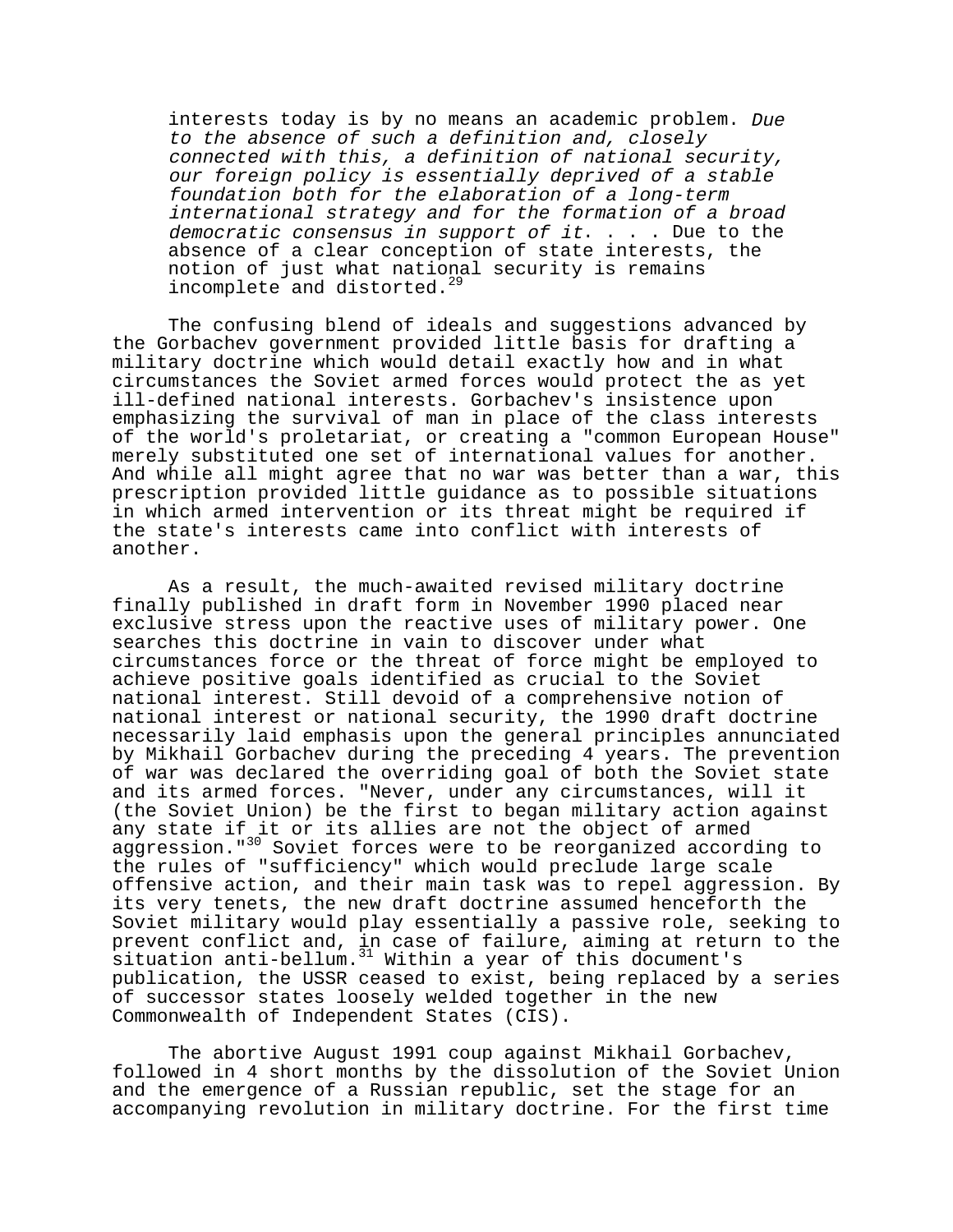since 1917, civilian and military leaders were released from the dead-hand of traditional Soviet doctrine, and were able to began the difficult task of formulating national interests in whose service the military could expect to play a major role. To be sure, this formulation did not come easily since most of the Russian leaders had received their formative education and experience under the ancien regime. As the new Russian Foreign Minister, Andrey Kozyrev, stated 2 months after the Russian republic was born:

It is particularly difficult for us to return to "normality." Our country was hostage to messianic ideas before, especially in the 20th century, ideas which eclipsed and replaced our national interests. The communist idea led to expansion and instinctive confrontation with the surrounding world and imposed ideological models on it. $32$ 

Further complicating the task of identifying both the national interests and the means for their preservation was the unclear relationship among the post-Soviet republics. Initially, it appeared that a common armed force composed of units from the CIS would replace the Soviet military during a 3-5 year transition period. But by May 1992, disputes, especially with Ukraine, led Moscow to create its own national army. Plans for a broader defense, however, were not abandoned. Rather, a collective security treaty was signed by those CIS states which wished some, as yet unclear degree and form of coordination among the emerging national forces. The result of this confusion was that the initial military planning in the new Russian republic retained numerous assumptions as to a CIS-wide defense which, time would show, had little correspondence to reality.

If the relationship between Russian and CIS forces remained clouded in early 1992, the subordination of Russian forces to the more general goals of national security and national interests received its first, clear formulation. On May 5, 1992, President Yeltsin signed the federation law "On Security," which defined the very notion of national security, identified the major threats to the new state, and described the diverse forces available for Russia's defense. In sharp contrast to earlier, communist days, the notion of security was anchored firmly to individual and national values:

Security is the situation whereby the vital interests of the individual, society, and state are secure from internal and external threat. The following are ranked as fundamental objects of security: the individual--his rights and freedoms; society--its material and spiritual assets; the state--its constitutional system, sovereignty, and territorial integrity.<sup>34</sup>

The notion of "threat" was consistent with the interests to be defended, expanded to include "dangers to the vital interests of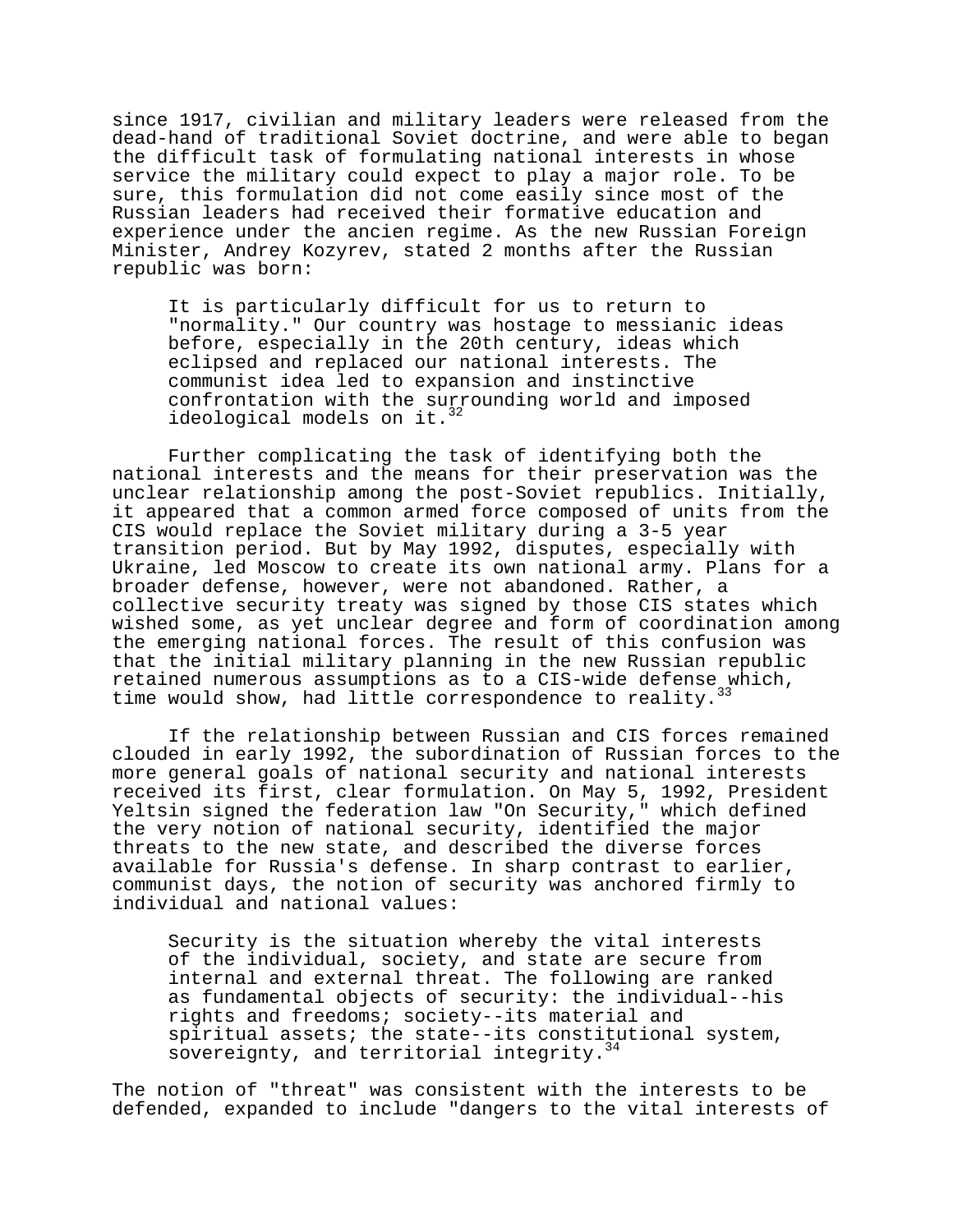the individual, society and state," which could arise "from internal and external sources. . . . "<sup>35</sup>

Lest there be any uncertainty as to the role of the Russian military as but one component of the overall means to defend the new Russian order, the Security Concept clearly noted that:

Security is secured by the implementation of a unified state policy in the sphere of ensuring security by a system of economic, political, organizational and other means commensurate to the vital interests of the individual, society, and the state.<sup>36</sup>

And the resulting list of forces deemed necessary, while giving prominence to the military, listed such diverse groups as tax services, organs to ensure the effective running of industry, public health organs, and information services.

To guarantee that the overall demands of national security would remain dominant over the means for their realization, the new law also created a National Security Council among whose principal tasks would be "formulating the main avenues of Russian Federation strategy for ensuring security and organizing the preparation of federal programs."<sup>37</sup> Chaired by the Russian President, and including representation from both the Parliament and the Council of Ministers, this new organ would discuss modifications of both doctrine and means. It would debate the ways by which the national interest best could be preserved.<sup>38</sup>

In October 1992, the Russian parliament passed legislation which both codified and broadened the key role of civilian officials in determining the means and ends of national defense. Entitled simply "On Defense," the law (Zakon) entrusted the Supreme Soviet with the responsibility to "determine the military policies and accept the fundamental propositions of the military doctrine of the Russian Federation." The President of the Republic, in turn, would present the military doctrine to the parliament for its consideration-- undoubtedly following extensive consideration by the Security Council. The Defense Ministry, in contrast, was limited to "participating (uchastvuet) in the working out (razrabotke) of proposals [intended] for the Supreme Soviet [and] President of the Russian Federation concerning military policies and military doctrine." The General Staff also was to "develop proposals with respect to military doctrine. . . . "<sup>39</sup>

The dominance of the Russian political authorities in determining the preferred future status and policies of the military was not to be executed in a vacuum. After all, the law "On Defense" clearly stated that the military played an important role in formulating proposals for defense policies. As a result, numerous consultations followed between political and military authorities. In November 1992, Yeltsin chaired an "expanded" session of the Ministry of Defense Collegium seeking input as to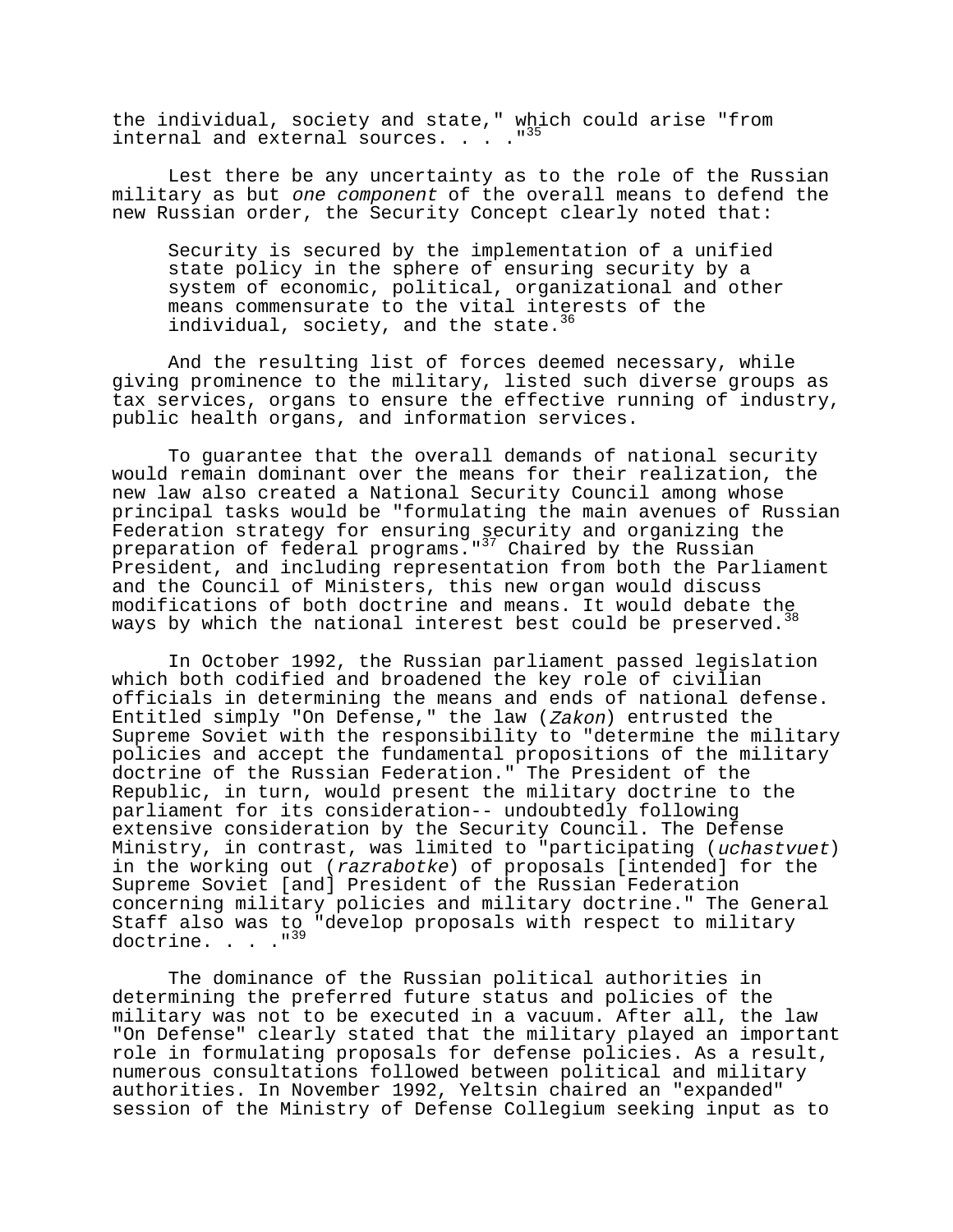desired changes in existing policies. Flanking the Russian President were other civilian officials responsible for defense doctrine including the President of the Supreme Soviet, the Vice-President of Russia, and other "responsible" members of the parliament and cabinet. The subsequent, wide-ranging discussion raised numerous suggestions and identified pressing problems which ran the gamut from difficulties in recruitment to inadequate attention to military doctrine. Such meetings typified the new relationship between the civilian and military authorities.<sup>40</sup>

The following July, the Ministry of Defense hosted a major conference prepared by the Security Council designed to elicit additional suggestions on the very notion of national security. The government received criticism for not elaborating further upon the Security Concept published the preceding year. And yet there was clear agreement that the over-arching concept of security played the central role in coordinating the various policies aimed at ensuring the survival of the Russian Republic. "The fundamental doctrinal document, in the opinion of the participants, ought to be based on the constitution, on accepted laws and be, by its very nature, a basis for concepts and doctrines of all spheres of security: economic, political, social, military, ideological, etc."<sup>41</sup> The conference concluded by offering an extensive list of potential threats for future consideration. These challenges to the continued survival of the republic were by no means restricted to those in the military domain. "External" threats included problems in the political sphere such as ethnic and religious disputes and instability of governments in surrounding lands. Problems in the economic area listed degradation of Russia's technological potential and uncontrolled exports of capital. Military threats included local warfare on Russia's border and the unclear status of Russian troops on foreign soil. Interestingly, a section also was devoted to ecological problems as well as threats arising internally such as organized crime. Among the means necessary to meet these problems, in addition to military, one found such things as organs of conservation and institutions designed to protect the health of the Russian population. $42$ 

In May 1992, the first Russian effort to draft a military doctrine consistent with the new and rapidly changing realities of Eastern Europe made its appearance. Cleared for publication a scant 3 weeks after the announcement of the Security Concept and formation of the Security Council, this new draft retained a few of the earlier notions as to an augmented sphere of military activity. Thus military doctrine was defined as an "historical category," although the draft document later emphasized that "The SUPREME goal of Russia's policy in the sphere of national security is to ensure favorable peaceful conditions for socioeconomic and spiritual development and the creation of adequate living conditions for all its people" and that "Russia's military doctrine is a component part of the concept of national security. . . ."43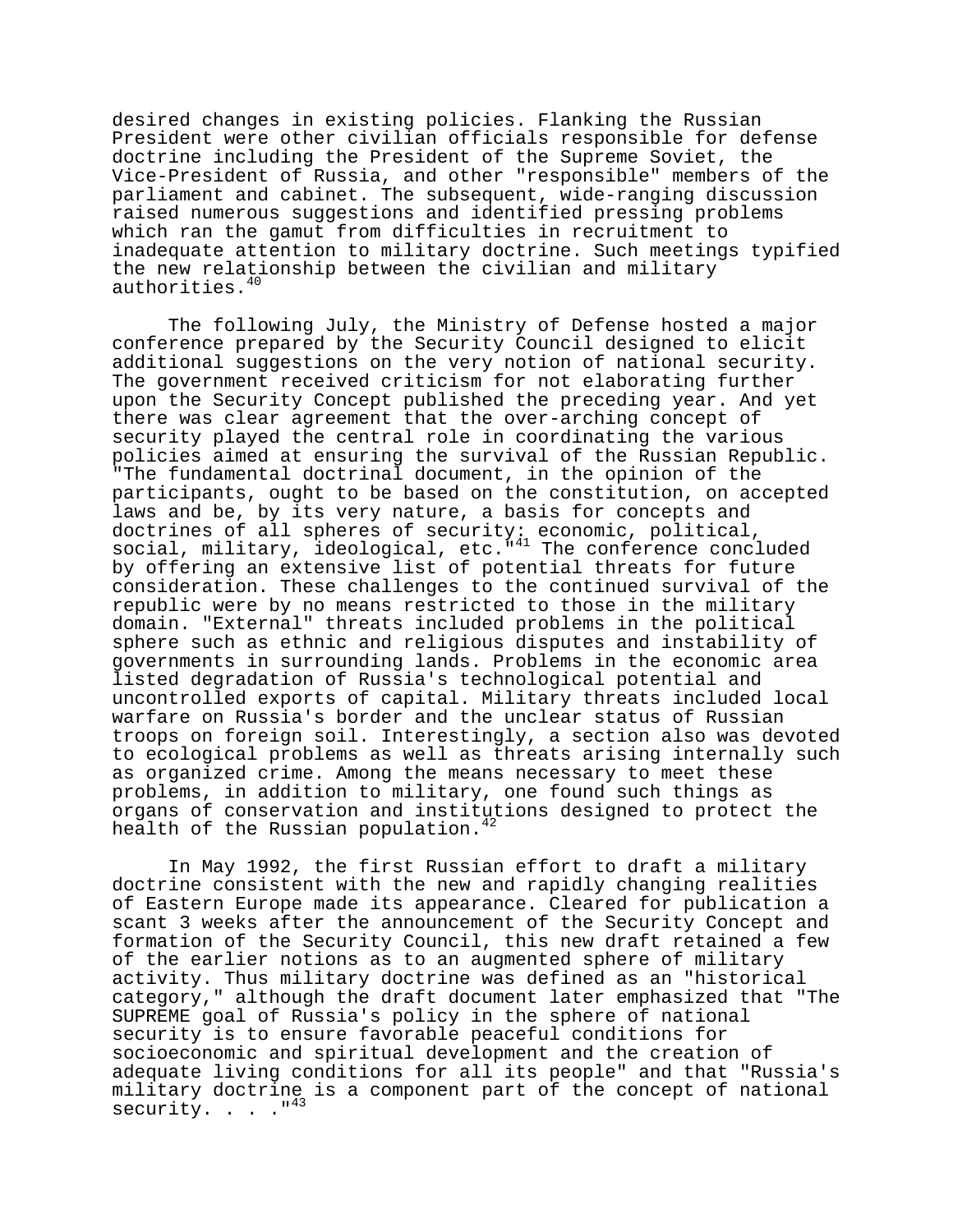Appearing in the same month as the creation of the national Russian military, and assuming future cooperation with other CIS forces, the draft doctrine soon became outdistanced by the rapidly changing political situation. Still, in its entirety it represented a major step forward in defining actual threats to the new Russian state. International challenges were identified as likely to arise from a series of provocative actions including: (1) efforts by some states to dominate the world community, (2) the presence of powerful armed forces in a number of states, and especially their basing near the Russian frontier, (3) instability of the international military-political situation, and 4) efforts to use economic or military blackmail against Russia.<sup>44</sup>

Two additional threats were discerned in this initial formulation. The violation of the rights of the estimated 25 million Russian citizens now residing outside the motherland was identified as "a serious source of conflict." Additionally, "Russia will view the introduction of foreign troops on the territory of contiguous states . . . as a direct military threat."<sup>45</sup> To meet such threats, the Russian military would include permanent readiness forces, mobile reserves, and strategic reserves.

The force structure foreseen by the doctrine would deploy when needed within the larger defense plans of the still-existing combined CIS force. The central position of the CIS was enumerated in several places, making it obvious that some form of combined defense was anticipated.

Russia proceeds from the assumption that its security is inseparable from that of the other Commonwealth states. The defense of Russia and of the Commonwealth as a whole can be ensured with greatest effectiveness by the joint efforts of the CIS countries with centralized operational leadership of their collective defense.<sup>46</sup>

As late as the fall of 1992, retired Colonel-General A.A. Danilovich could devote a 21-page article to the various means of drafting a CIS military doctrine adequate to combined defense.<sup>47</sup> Unfortunately, the combined CIS force was officially dissolved 6 months later.

Despite the provisional if revolutionary nature of this draft doctrine, its contents were subject to serious criticism by analysts in the West. Contrasts were drawn with the earlier, 1990 Soviet draft to the detriment of the Russian version. A new sense of aggressiveness was inferred from alterations in wording, more detailed depiction of potential threats, and likely responses which suggested that Russia might use force in protection of her own national interests. As British analyst Charles Dick reflected in his comparison of the 1990 and 1992 drafts: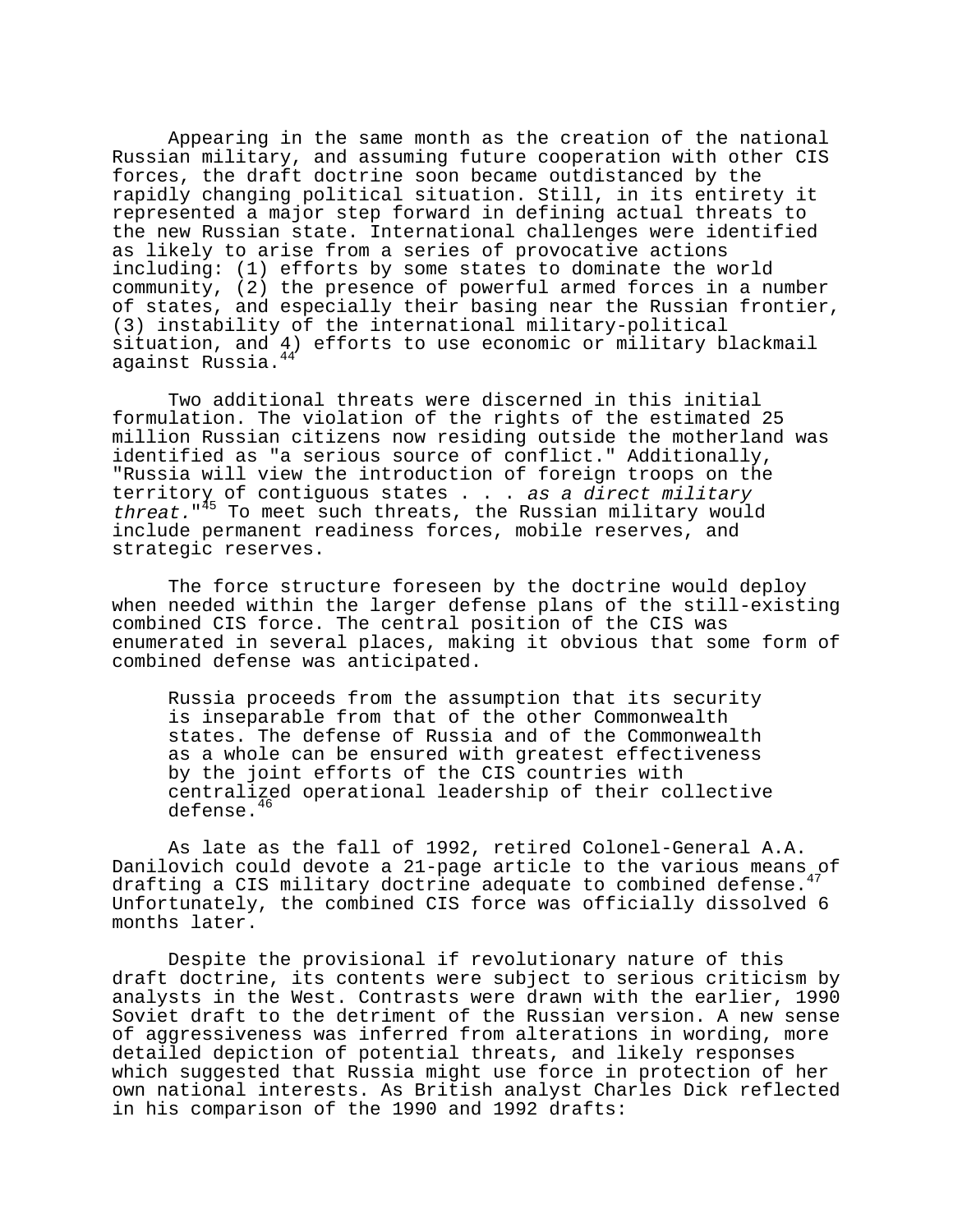The new draft doctrine, like the old, views the world through the distorted prism of ideological hostility towards the West, though this is implicit rather than explicit. It persists in exclusively worst case analysis and fails to recognize that this approach, which was a major cause of the collapse of the Soviet economy, will, if persisted in, do the same for Russia's.48

Similar negative appraisals were offered by American analyst Mary FitzGerald who concluded:

Finally, the 1990 doctrine emphasized that the Soviet military art was based on a defensive strategy and that the USSR excluded the option of a preemptive strike. Defense was to be the main type of military action at the outset of war. In 1992, however, these provisions were deleted. Instead, the Russian armed forces will conduct "all forms of military action," will conduct defense and offense equally, and will seize the strategic initiative to destroy the opponent.<sup>49</sup>

It is difficult to know what one should make of such criticism. For the first time in decades, a Russian military doctrine was specifically subordinated to a general Security Concept which emphasized national and not ideological interests. To be sure, the 1992 Doctrine was more assertive than its 1990 predecessor. Perhaps most worrisome was the implication that in identifying the introduction of foreign troops on the territory of contiguous states as a direct military threat, the Russian General Staff had relegated to itself determination of what constituted cause for war. If such were the case, one can only hope that the continuing evolution of democratic processes in the Russian political system would one day remedy such usurpation. But aside from this point, the Doctrine in general appeared proper for one of the world's major military powers. Surely, no one would fault other states, such as the United States or Great Britain if they identified buildups of forces on their frontier as actual threats. Few would object if the resulting military planning included offensive options or stated that in case of conflict the aim would be to "repel aggression and defeat the opponent." Yet it was precisely these formulations that brought charges of reactionary thought in the West. One can only wonder who it was that truly remained a prisoner of "Old Thinking."

Where the 1992 Doctrine most deserved criticism was in its incomplete identification of the full range of threats to Russia's national interests. And this lack, in part, resulted from the still incomplete civilian analysis of the likely events within the tumultuous CIS and in the border states of Eastern Europe long regarded as a buffer against potential invaders. Equally important, the 1992 Doctrine failed to include a section as to military responsibility in case of domestic violence and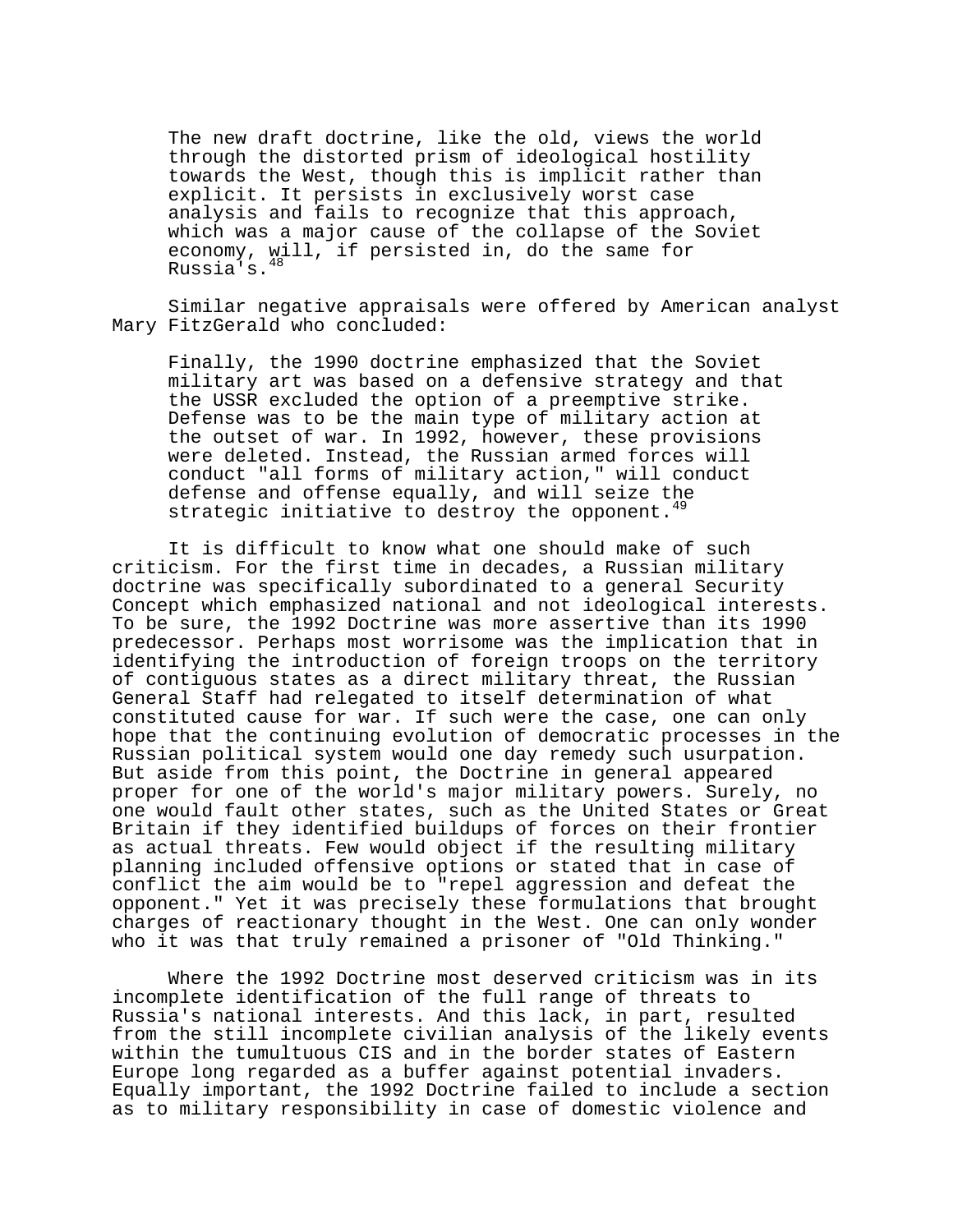unrest--situations which were almost unknown in the recent past. To remedy these flaws, the new Russian government (only independent for 4 months when the 1992 draft appeared) needed time to examine the situation and environment in which it now found itself. As we now know, these issues were under active consideration in several parts and bureaucracies of government, including the Security Council.

In the summer of 1993, the former Secretary of the Russian Security Council gave a lengthy interview detailing work completed on a new military doctrine. As expected, a sharp contrast was drawn between the way such doctrines had emerged in the past, and present efforts. In the Soviet period, Yuri Skokov noted, the state designed its doctrine to defend an ideology; today, doctrine aimed at ensuring national security. And when challenged as to whether such a new military doctrine existed, Skokov quickly responded: "It does."<sup>50</sup>

The delay in offering the completed document, Skokov hinted, stemmed from the complex task of assessing the major changes which had occurred since the demise of the Soviet Union and creation of a national Russian state.

It was said [in the past] that we have an enemy and we must deliver a first strike against the aggressor. Then there was some kind of invention during Gorbachev's time--about defense doctrine. But this was not a military doctrine, merely a declaration.Work on the military doctrine was based on the following fundamental arguments. The political situation has changed. Yesterday it was a matter of us and them. Today we have no potential enemy and there is no point in saying that there is a specific enemy who poses a threat and we are forming a group to repulse him. On the other hand we are faced with all too many factors representing a threat, and these may in theory shake the foundations of the state and territorial integrity.<sup>51</sup>

In November 1993, the new and lengthy Russian Military Doctrine was signed by President Yeltsin following extensive consideration by his security council. The actual document remained classified, perhaps awaiting some revision prior to submission to Parliament as required under law. Still, its basic provisions received detailed discussion and summarization in the daily press. Acknowledging that the new doctrine was designed to guide Russia during the new transition period, its first sentence confirmed that "The fundamental provisions of the military doctrine of the Russian Federation are a constituent part of the conception of security of the Russian Federation. . . . . "<sup>52</sup> The doctrine itself was divided into a series of subsections covering key issues such as (1) political aspects of the military doctrine, (2) the basic sources of military threat, (3) the fundamental directions for ensuring the military security of the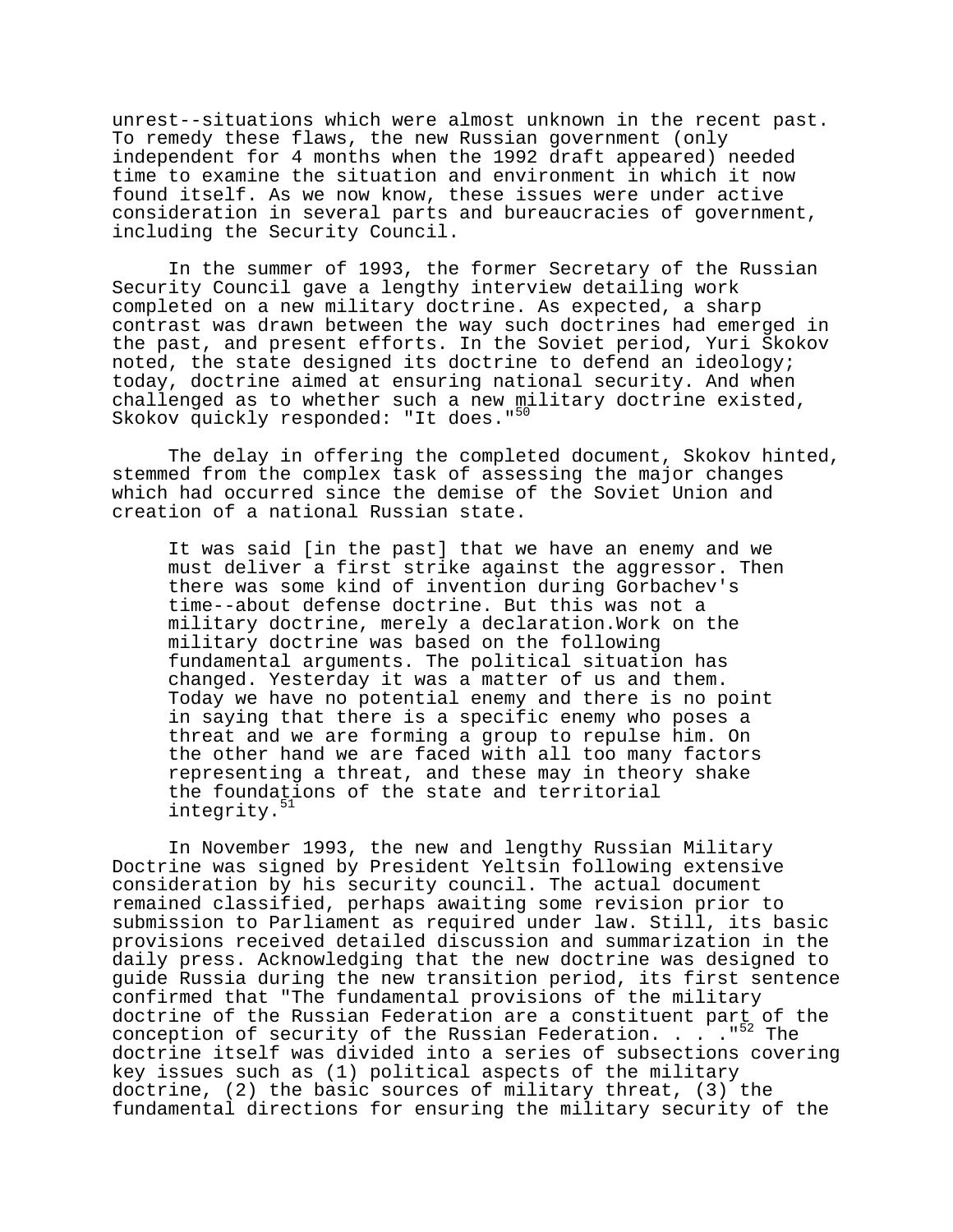Russian Federation, (4) means needed to ensure military security, plus a number of chapters relating to the structure, support, and commitment of the military in the future.<sup>53</sup>

Appraisals of the new doctrine naturally varied as diverse critics focused upon one or another section of this lengthy compilation. Some analysts emphasized the implicit offensive threat contained in the doctrine's acceptance of the use of nuclear weapons against states allied with or assisting powers attacking Russia. Among the more judicious and insightful assessments were the conclusions of veteran political observer Theo Summer of the German weekly Die Zeit:

In the West, three points in particular in the twenty three page document prompt suspicion. The first is the removal of a decree that the size of the armed forces was limited to one percent of the population (about 1.5 million soldiers). The second concerns the roll being assigned to the military as a guarantor of Russian integrity--in harmony with the laws and alongside the troops of the Interior Ministry. The third lies in the expressed claim of a right to intervene in the "Near Abroad."<sup>54</sup>

Speaking to this last, perhaps most disturbing change, Sommer concluded that even the most democratic, most pro-western Russia possible still would demand the right to protect its compatriots abroad:

We should not fool ourselves: When it concerns the fate of 25 million Russians who, as flotsam of history remain in the adjoining republics, a democratic, open-to-the-west with respect to military and economic cooperation, Russia would neither wish to abrogate its protective role nor be able to do so.<sup>55</sup>

The sole alternative to conceding Russia a preeminent position in safeguarding the external Russian minority would be for the United Nations to assume this burden: a most unlikely prospect.

A clause-by-clause, painstaking examination of each section of the Military Doctrine far exceeds the purpose of this monograph. Rather, it is the scope and the comprehensive nature of the document which deserve comment. For the first time, domestic problems which might promote disorder were accorded importance equal to threats which might arise abroad. Many of the same foreign threats were enumerated as in the 1992 Doctrine, and the need for stability along Russia's extensive frontier received expected stress. And once again, the suppression of the rights of Russians remaining outside the Federation was identified as a major source of military threat. An extensive, concluding section listed the forms of economic and technical support required if the military was to carry out its proposed security function. And yet if the doctrine itself was lengthy and complex, the reasons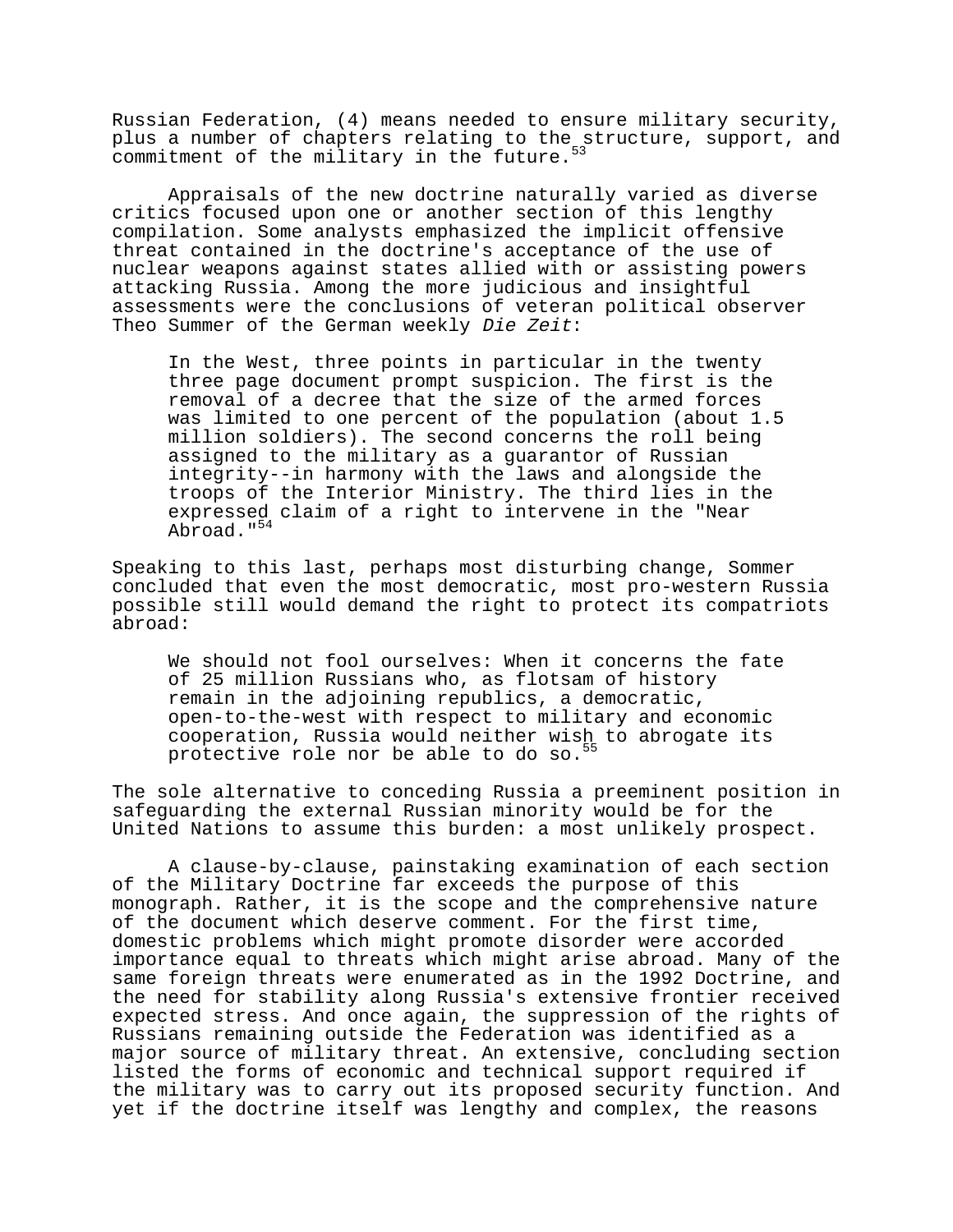for its existence were succinctly summarized in the document itself.

The main goal of the construction of the Armed Forces and other services of the Russian federation is the creation and development of military forces capable of ensuring the defense of the independence, sovereignty and territorial integrity of the country, the security of its citizens and of other vital interests of society and the state, taking account of the military-political and strategic situation in the world and the real possibilities of the Russian Federation.<sup>5</sup>

In this central paragraph, as well as in the doctrine itself, lay convincing proof of the revolution in Russian military doctrine which had transpired over a 10-year period. To be sure, Western critics might again object that under certain situations Russia could apply military force in resolution of pressing problems, and conclude that a more aggressive spirit dominated Russian thought than a few years before. But this was to be expected in a nation which sought to take its rightful place as one of the world's great powers. By the early months of 1994, the coincidence of proclamations emanating from the Russian Foreign Office as to Moscow's special interests in states along the frontier coincided nicely with the potential threats identified in the Military Doctrine. Demands that the rights of Russians still residing abroad be respected matched perfectly with military proclamations that such issues remained a potential threat. Involvement of Russian troops in the Georgian civil war facilitated the signing of economic and political agreements between Tiblisi and Moscow. In short, Russian military doctrine finally was part and parcel of an overall national strategy designed to preserve and promote Russian national interests. The West might debate whether Russia would become a threat or not, but the interests which Russia was pledged to defend were, for the first time in decades, clear for all to see. And interests which were identifiable were always fair game for diplomatic discussions and compromise. Only a pessimist would view this situation as more threatening than what had gone before.

#### **ENDNOTES**

1. Pravda, May 30, 1987, as translated and reprinted in Harriet Fast and William F. Scott, Soviet Military Doctrine: Continuity, Formulation, and Dissemination, Boulder: Westview, 1988, p. 286.

2. Ibid.

3. Iu Lebedev and A. Podberezkin, "Voennye Doktriny i Mezhdunarodnaia Bezopastnost'," Kommunist, 13 (1329) September 1988, pp. 117-118.

4. Iu Kirshin, "Politika i Voennaia Strategiia v Iadepnyi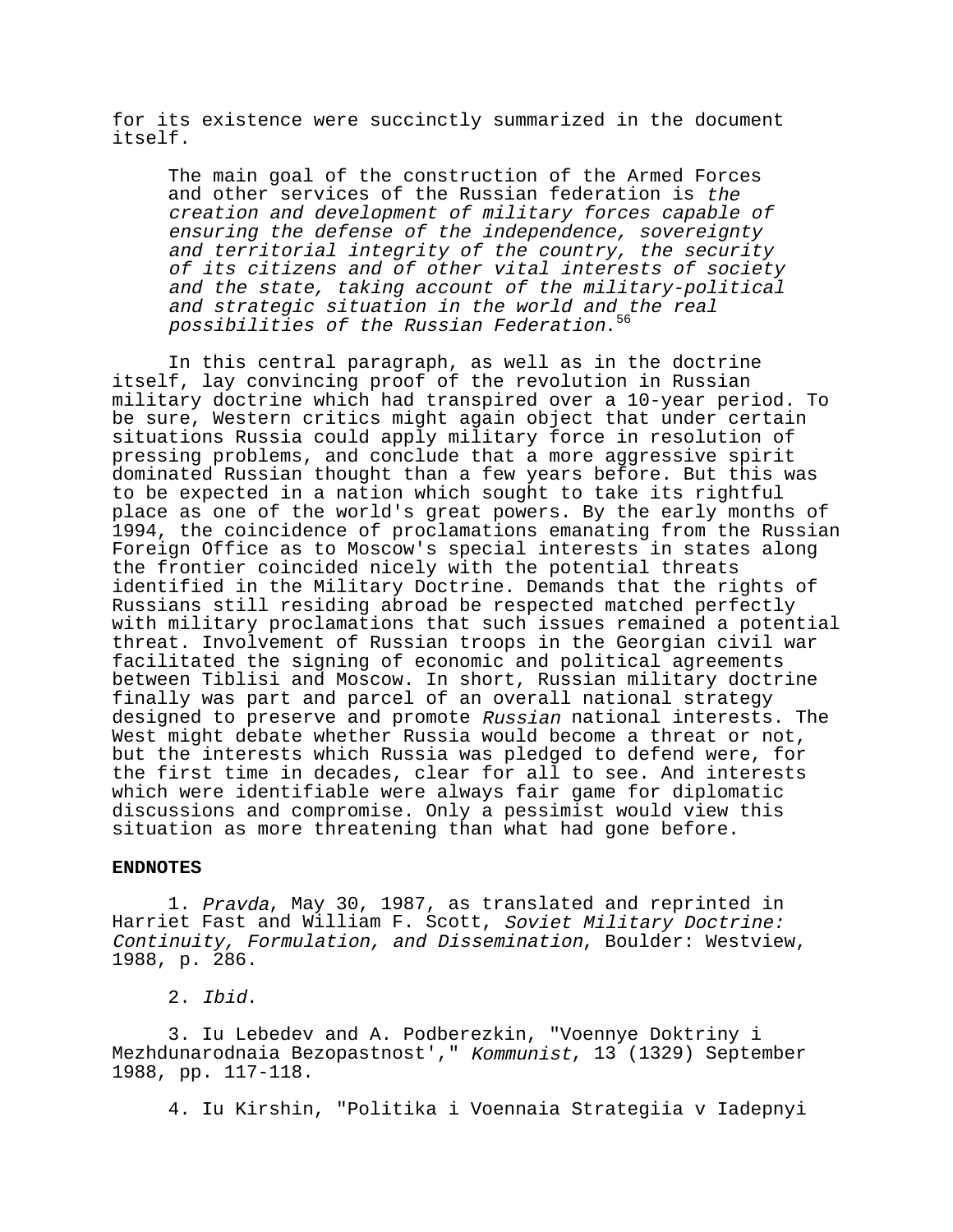Vek," Mirovaia Ekonomika i Mezhdunarodnye Otnosheniia, 11/1988, p. 42.

5. A. Kokoshin and V. Larionov, "Protivostoianie Sil Obshchego Naznacheniia v Kontekste Obespecheniia Strategicheskoi Stabil'nost'," Mirovaia Ekonomika i Mezhdunarodnye Otnosheniia, 6/1988, pp. 23-31.

6. "Iz Archiv Gorbacheva (Beseda M.S. Gorbacheva s Gusudarstvennym Sekretarem SShA Dzh Shul'tsem 23 Oktiabria 1987 g.)," Mirovaia Ekonomika i Mezhdunarodnye Otnosheniia, 11/93, pp. 75-76.

7. Speech by General Galvin before members of the Atlantic Council, U.S. State Department, June 1988.

8. Militaerische Plannungen des warschauer Paktes in Zentraleuropa: Pressekonferenze von Verteidigungsminister Stoltenberg am 13 Januar 1992, Bonn: Der Bundesminister der Verteidigung, February 1992, p. 5.

9. See Michael M. Boll, "Shotgun Marriage: The Communist Plan for German Unification," Parameters, Vol. XXIV, No. 1, Spring 1994.

10. Beatrice Heuser, "Warsaw Pact Military Doctrine in the 1970s and 1980s: Findings in the East German Archives," Comparative Strategy, Vol. 12, No. 4, October-December 1993, p. 451. Dr. Otto Wenzel, "So sollte in West-Berlin einmarschiert werden," Berliner Morganpost, April 18, 1993, p. 93.

11. Lothar Ruehl, "Offensive Defense in the Warsaw Pact, Survival, 23, September-October 1991, p. 448.

12. V. Moskvin, "Natsional'naia Bezopasnost' i Voennaia Reforma," Mirovaia Ekonomika i Mezhdunarodnyi Othosheniia, 4/1991, p. 10.

13. Ibid., p. 6.

14. N. Kosolapov, "National'naia bezopasnost v meniaioshchemsia mire," Mirovaia Ekonomika i Mezhdunarodnye Otnosheniia, 10/1992, p. 9.

15. Kokoshin and Larionov, p. 101.

16. Ibid.

17. Militaerische Planungen des warschauer Paktes in Zentraleurope, p. 4.

18. Boll, p. 3.

19. Colonel EMG Fritz Stoeckli, "L'heure de verite," Revue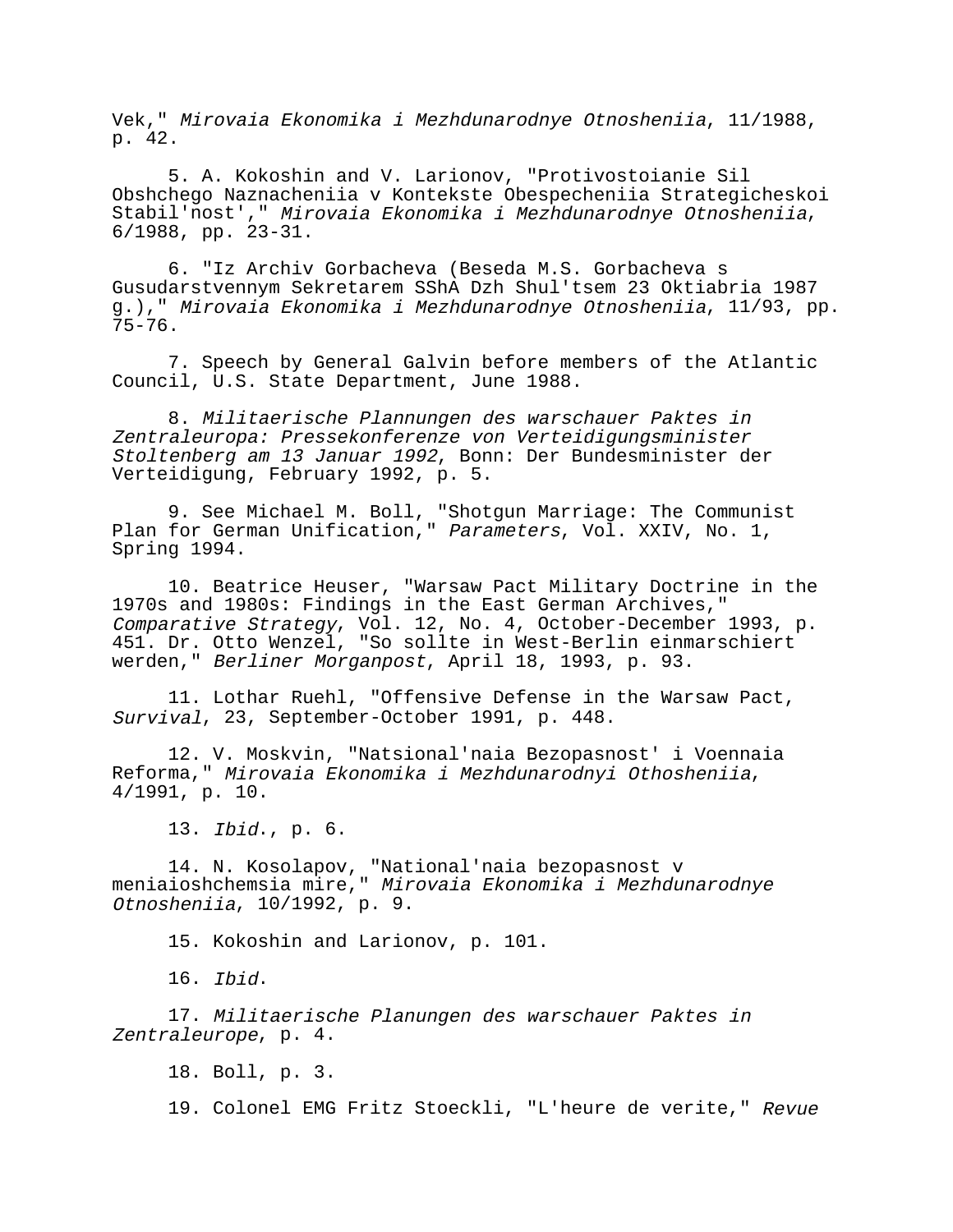Militaire Suisse, 137, October 1992, pp. 5-12.

20. Kosolapov, p. 7. Emphasis added.

21. Ibid., p. 6.

22. Kirshin, p. 41. See also Moskvin, p. 13.

23. Ibid., p. 42.

24. Julij A. Kwizinskij, Vor dem Sturm: Erinnerungen eines Diplomaten, trans. from the Russian by Hilde and Helmut Ettinger, Berlin: Siedler Verlag, 1993, pp. 265-266.

25. Ibid., pp. 261-264.

26. Ibid., p. 265.

27. See Kwizinskij, pp. 11-136. The author was the main Soviet negotiator during the unification talks. See also Valentin Falin, Politische Erinnerungen, trans. from Russian by Heddy Pross-Weerth, Munich: Droemer Knaur Verlag, 1993.

28. For a discussion of these Politburo minutes, see Die Zeit, January 7, 1994, p. 5.

29. Report to the Twenty-Eighth Party Congress by A. Kortunov as published in Literaturnaia gazeta, July 11, and translated in The Current Digest of the Soviet Press, Vol. XLII, No. 30, p. 9.

30. "The Concept of Military Reform (Draft)," Voennaia Mysl' as published in JPRS Report: Soviet Union: Military Thought, 1990 Special Issue, January 3, 1991, p. 15.

31. Ibid., pp. 1-17. See also Mary C. FitzGerald, "Russia's New Military Doctrine," Air Force Magazine, September 1992, pp. 76-78.

32. Kozyrev, "Main Task," Trud, February 28, 1992, as translated in FBIS-SOV-92-040, February 28, 1992, p. 29.

33. See Ronald M. Bonesteel, "The CIS Security System: Stagnating, in Transition or on the Way Out?" European Security,<br>Vol. 2, No. 1, Spring 1993, pp. 115-138; Jacob W. Kipp, "Russian Military Doctrine and Military Technical Policy: An American Military Historian's Perspective," Comparative Strategy, Vol. 13, No. 1, 1994, pp. 27-28. Not until June 15, 1993, did a meeting of CIS defense ministers finally dissolve the last remnants of the CIS joint military command.

34. "Federation Law on Security," Rossiyskaya gazeta, May 6, 1992, p. 5, as translated in FBIS-SOV-92-008, May 6, 1992.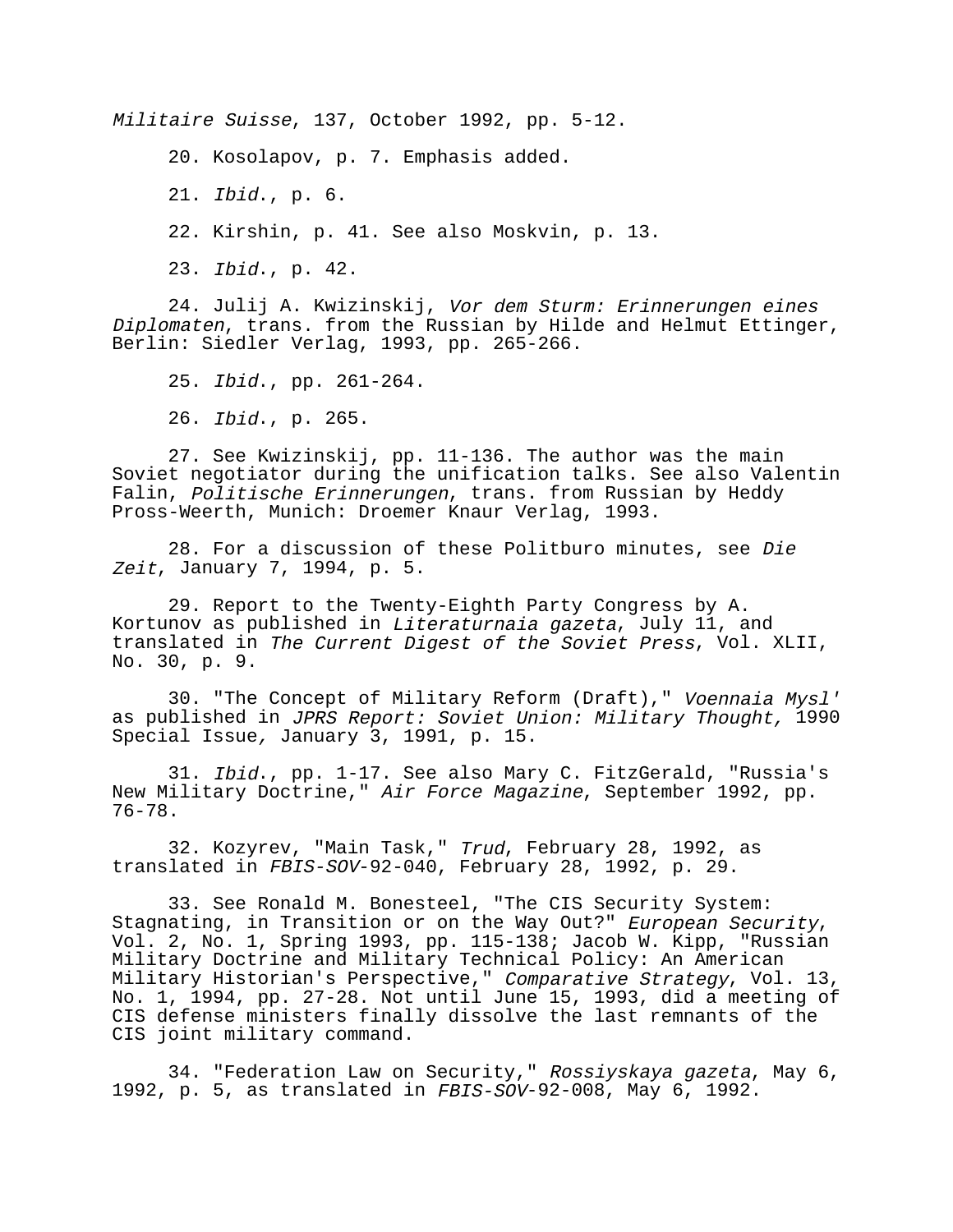35. Ibid.

36. Ibid.

37. Ibid.

38. See Ellen Jones and James H. Brusstar, "Military Policy: Moscow's Emerging Security Decisionmaking System: The Role of the Security Council," Journal of Slavic Military Studies, Vol 6, No. 3, September 1993, pp. 345-374.

39. "Ob oborone," Krasnaia zvezda, October 10, 1992, pp.  $1-2$ .

40. "Reformirovanie armii trebuet vzveshennogo i produmannogo podkhoda: S rasshirennogo zasedaniia kollegii Ministerstva oborony RF," Krasnaia zvezda, November 25, 1992, pp. 1, 3.

41. "Rossiia. Interesy.Bezopasnost'," Krasnaia zvezda, July 21, 1993, p. 2.

42. Ibid., see the blocks entitled "Ugrozy bezopasnosti Rossii," and "Sily i sredstva dlia resheniia zadach obespecheniia bezopasnosti."

43. "Fundamentals of Russian Military Doctrine (Draft), Voennaia Mysl', May 1992, as translated in JPRS Report: Central Eurasia, Military Thought, May 1992 Special Edition, p.1. Emphasis in original.

44. Ibid., pp. 1-2.

45. Ibid., p. 2. Emphasis in original.

46. Ibid., p.3.

47. See A.A. Danilovich, "On New Military Doctrines of the CIS and Russia," The Journal of Soviet Military Studies, Vol. 5, No. 4, December 1992, pp. 517-538.

48. Charles J. Dick, "Initial Thoughts on Russia's Draft Military Doctrine," The Journal of Soviet Military Studies, Vol. 5, No. 4, December 1992, p. 558.

49. Mary C. FitzGerald, "Russia's New Military Doctrine," Air Force Magazine, September 1992, pp. 77-78.

50. "Skokov Interviewed on National Security, Reforms," Pravda, July 22, 1993, as translated in FBIS-SOV-93-140, July 23, 1993, p. 29.

51. Ibid.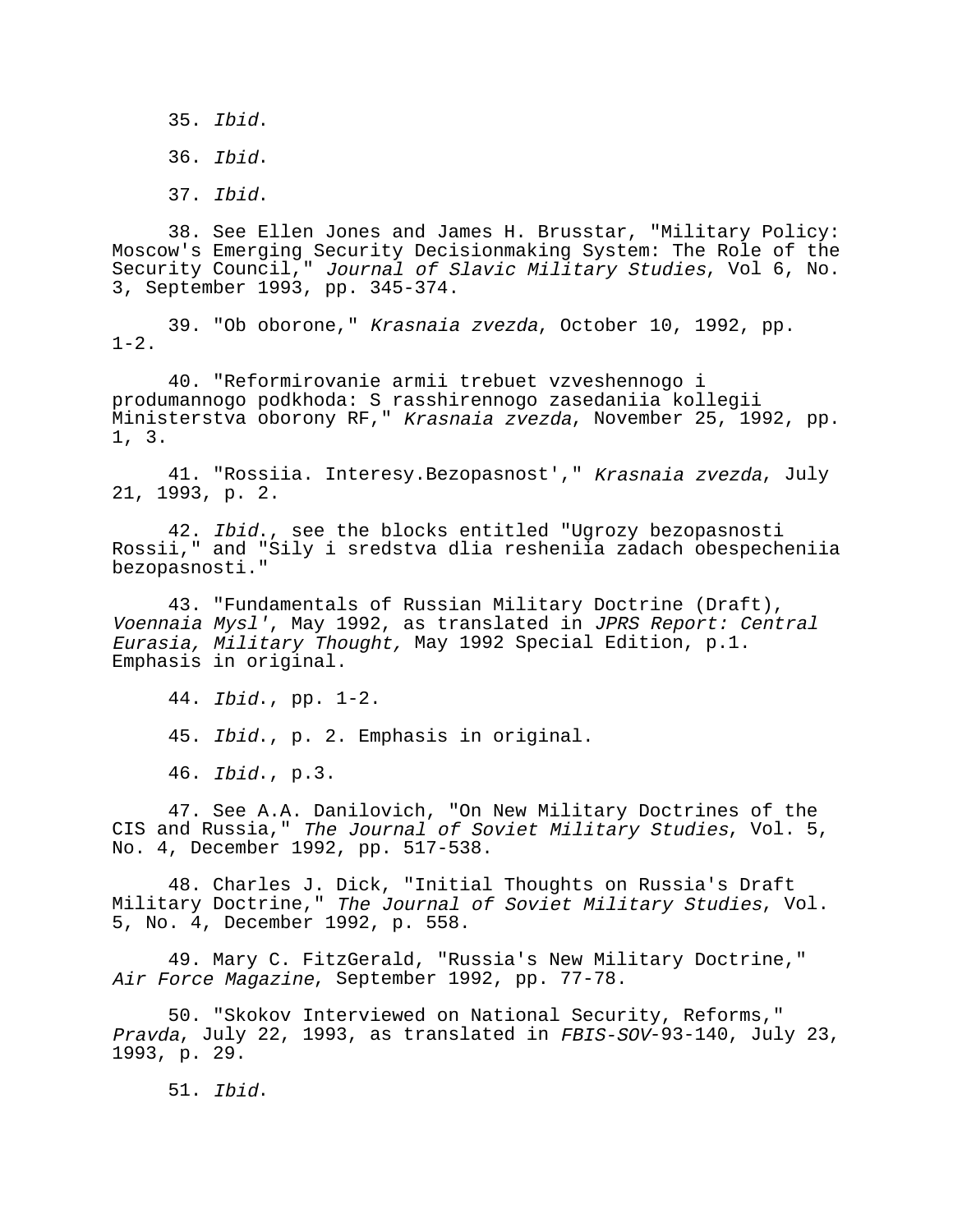52. "Osnovnye polozheniia voennoi doktriny Rossiiskoi federatsii," Izvestiia, November 18, 1993, p. 1. For an English translation see Charles Dick, "The Military Doctrine of the Russian Federation," Janes Intelligence Review: Special Report, January 1994. Unless otherwise noted, references are to the Russian original.

53. Ibid., pp. 1, 4.

54. Theo Sommer, " Der Baer will in der Hoehle bleiben," Die Zeit, November 19, 1993, p. 5.

55. Ibid.

56. "Osnovnye Polozhenia Voennoi Doktriny Rossiiskoi Federatsii," p. 4. Emphasis in original.